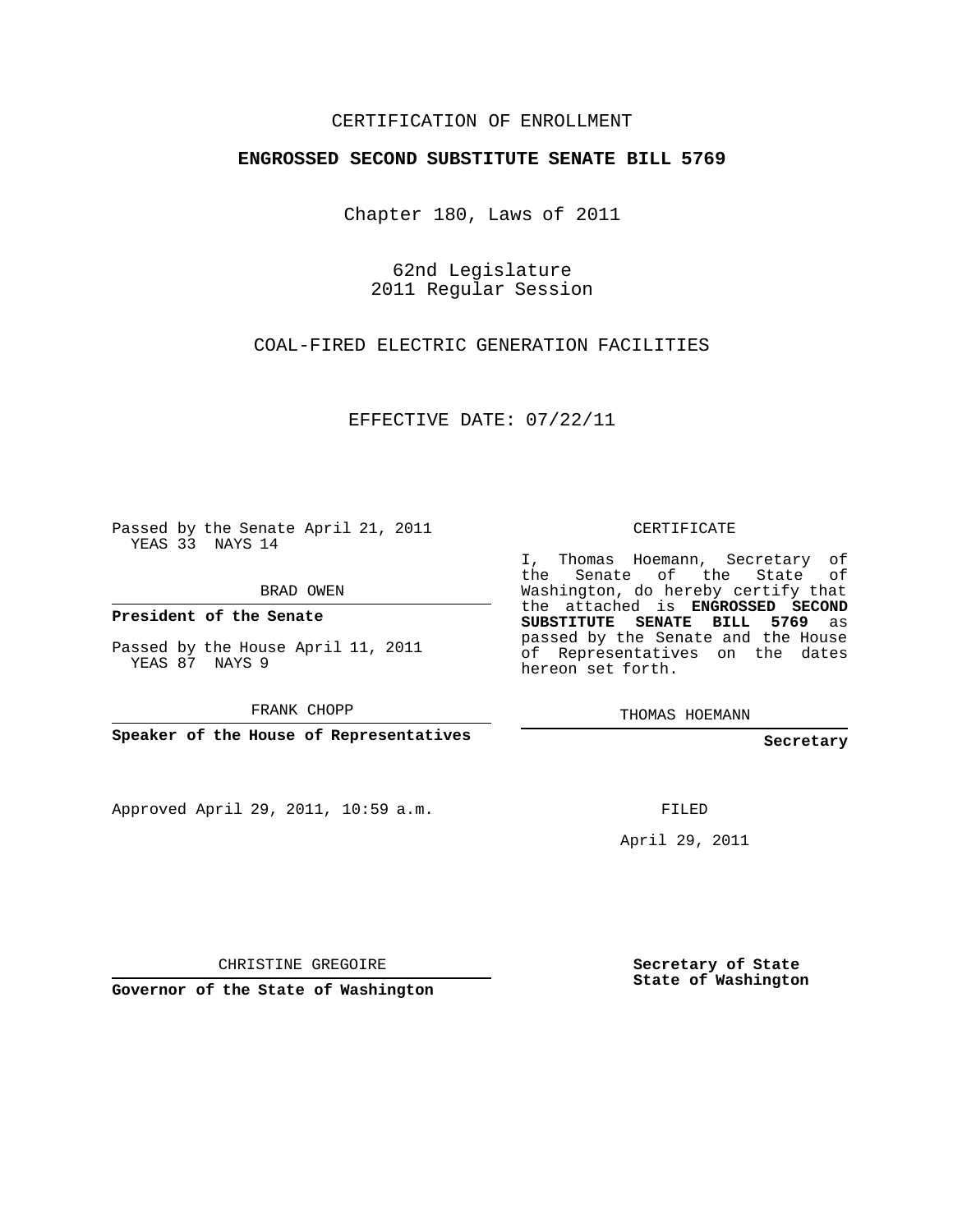## **ENGROSSED SECOND SUBSTITUTE SENATE BILL 5769** \_\_\_\_\_\_\_\_\_\_\_\_\_\_\_\_\_\_\_\_\_\_\_\_\_\_\_\_\_\_\_\_\_\_\_\_\_\_\_\_\_\_\_\_\_

\_\_\_\_\_\_\_\_\_\_\_\_\_\_\_\_\_\_\_\_\_\_\_\_\_\_\_\_\_\_\_\_\_\_\_\_\_\_\_\_\_\_\_\_\_

AS AMENDED BY THE HOUSE

Passed Legislature - 2011 Regular Session

## **State of Washington 62nd Legislature 2011 Regular Session**

**By** Senate Ways & Means (originally sponsored by Senators Rockefeller, Pridemore, Kohl-Welles, White, Chase, Murray, Ranker, Regala, Fraser, Shin, and Kline)

READ FIRST TIME 02/25/11.

 AN ACT Relating to coal-fired electric generation facilities; amending RCW 80.80.040, 80.80.070, 80.50.100, 43.160.076, and 19.280.030; reenacting and amending RCW 80.80.010 and 80.80.060; adding new sections to chapter 80.80 RCW; adding a new section to chapter 43.155 RCW; adding new sections to chapter 80.04 RCW; adding a new section to chapter 80.70 RCW; adding a new chapter to Title 80 RCW; creating a new section; providing an expiration date; and providing a contingent expiration date.

BE IT ENACTED BY THE LEGISLATURE OF THE STATE OF WASHINGTON:

 NEW SECTION. **Sec. 101.** (1) The legislature finds that generating electricity from the combustion of coal produces pollutants that are harmful to human health and safety and the environment. While the emission of many of these pollutants continues to be addressed through application of federal and state air quality laws, the emission of greenhouse gases resulting from the combustion of coal has not been addressed.

 (2) The legislature finds that coal-fired electricity generation is one of the largest sources of greenhouse gas emissions in the state,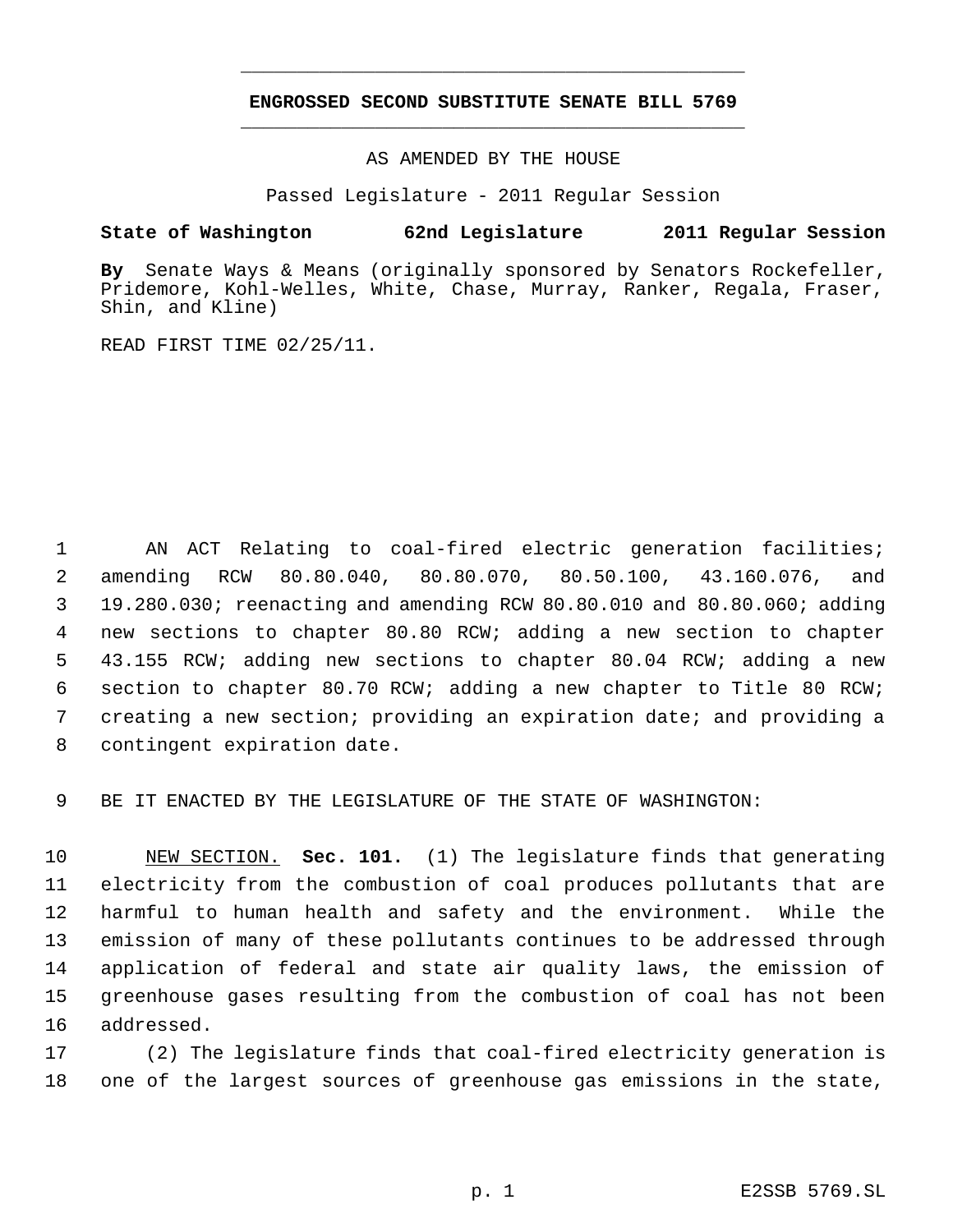and is the largest source of such emissions from the generation of electricity in the state.

 (3) The legislature finds coal-fired electric generation may provide baseload power that is necessary in the near-term for the stability and reliability of the electrical transmission grid and that contributes to the availability of affordable power in the state. The legislature further finds that efforts to transition power to other fuels requires a reasonable period of time to ensure grid stability and to maintain affordable electricity resources.

 (4) The legislature finds that coal-fired baseload electric generation facilities are a significant contributor to family-wage jobs and economic health in parts of the state and that transition of these facilities must address the economic future and the preservation of jobs in affected communities.

 (5) Therefore, it is the purpose of this act to provide for the reduction of greenhouse gas emissions from large coal-fired baseload electric power generation facilities, to effect an orderly transition to cleaner fuels in a manner that ensures reliability of the state's electrical grid, to ensure appropriate cleanup and site restoration upon decommissioning of any of these facilities in the state, and to provide assistance to host communities planning for new economic development and mitigating the economic impacts of the closure of these facilities.

 **Sec. 102.** RCW 80.80.010 and 2009 c 565 s 54 and 2009 c 448 s 1 are each reenacted and amended to read as follows:

 The definitions in this section apply throughout this chapter unless the context clearly requires otherwise.

 (1) "Attorney general" means the Washington state office of the attorney general.

 (2) "Auditor" means: (a) The Washington state auditor's office or its designee for consumer-owned utilities under its jurisdiction; or (b) an independent auditor selected by a consumer-owned utility that is not under the jurisdiction of the state auditor.

 (3) "Average available greenhouse gas emissions output" means the level of greenhouse gas emissions as surveyed and determined by the energy policy division of the department of commerce under RCW 80.80.050.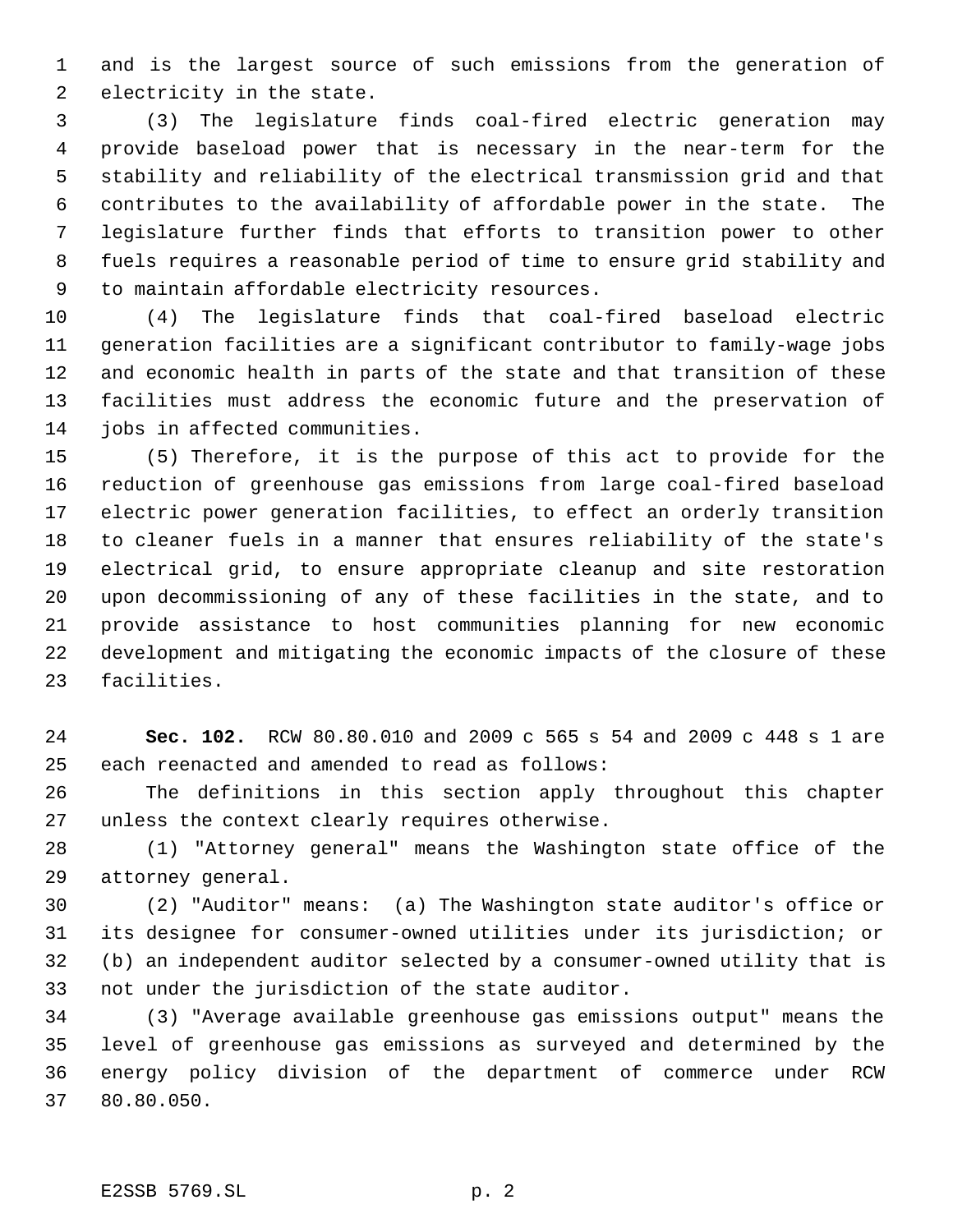(4) "Baseload electric generation" means electric generation from a power plant that is designed and intended to provide electricity at an annualized plant capacity factor of at least sixty percent.

 (5) "Cogeneration facility" means a power plant in which the heat or steam is also used for industrial or commercial heating or cooling purposes and that meets federal energy regulatory commission standards for qualifying facilities under the public utility regulatory policies act of 1978 (16 U.S.C. Sec. 824a-3), as amended.

 (6) "Combined-cycle natural gas thermal electric generation facility" means a power plant that employs a combination of one or more gas turbines and steam turbines in which electricity is produced in the steam turbine from otherwise lost waste heat exiting from one or more of the gas turbines.

 (7) "Commission" means the Washington utilities and transportation commission.

 (8) "Consumer-owned utility" means a municipal utility formed under Title 35 RCW, a public utility district formed under Title 54 RCW, an irrigation district formed under chapter 87.03 RCW, a cooperative formed under chapter 23.86 RCW, a mutual corporation or association formed under chapter 24.06 RCW, or port district within which an industrial district has been established as authorized by Title 53 RCW, that is engaged in the business of distributing electricity to more than one retail electric customer in the state.

(9) "Department" means the department of ecology.

 (10) "Distributed generation" means electric generation connected to the distribution level of the transmission and distribution grid, which is usually located at or near the intended place of use.

 (11) "Electric utility" means an electrical company or a consumer-owned utility.

 (12) "Electrical company" means a company owned by investors that meets the definition of RCW 80.04.010.

 (13) "Governing board" means the board of directors or legislative authority of a consumer-owned utility.

34 (14) "Greenhouse ((gases)) gas" includes carbon dioxide, methane, nitrous oxide, hydrofluorocarbons, perfluorocarbons, and sulfur hexafluoride.

(15) "Long-term financial commitment" means: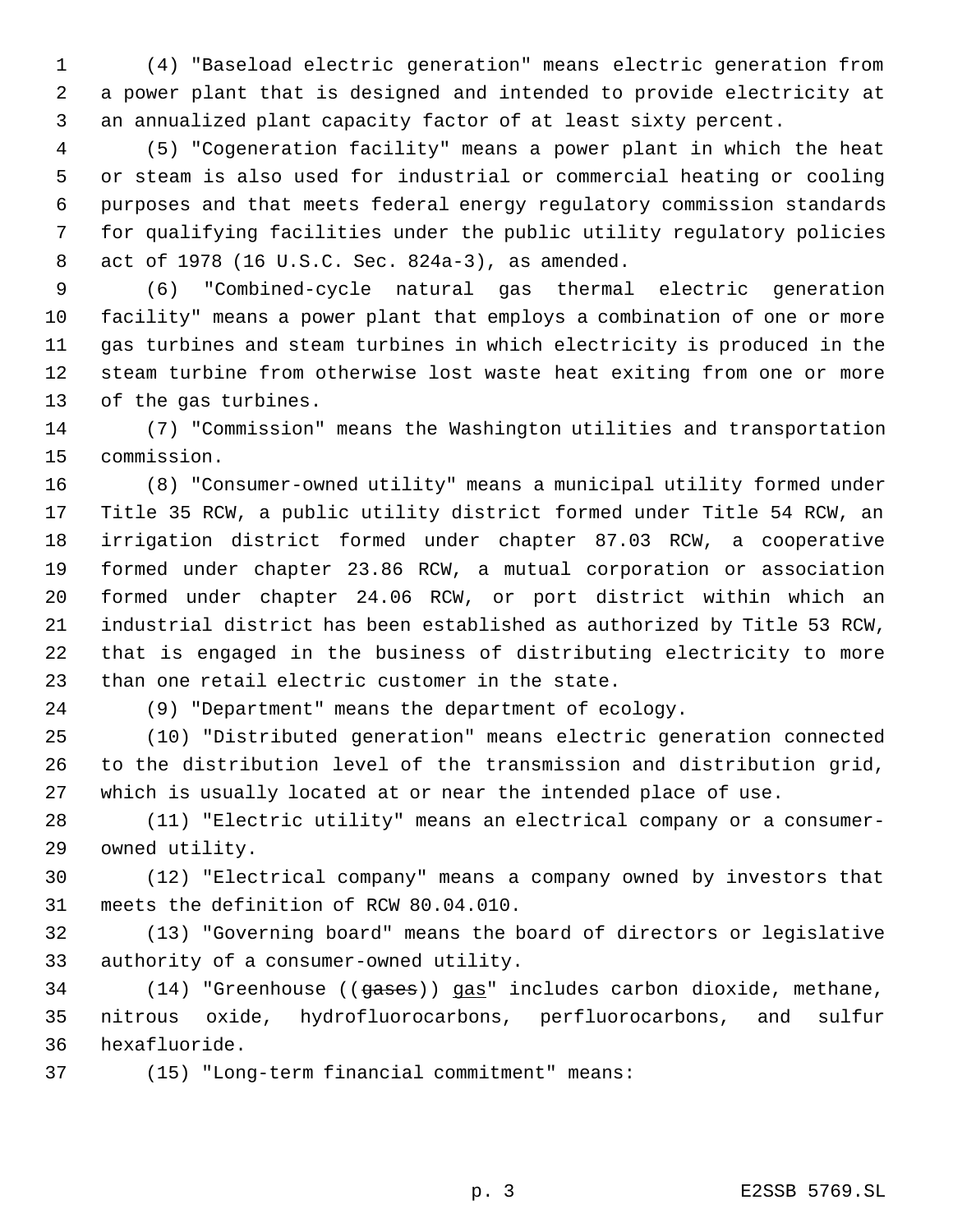(a) Either a new ownership interest in baseload electric generation or an upgrade to a baseload electric generation facility; or

 (b) A new or renewed contract for baseload electric generation with a term of five or more years for the provision of retail power or wholesale power to end-use customers in this state.

 (16) "Plant capacity factor" means the ratio of the electricity produced during a given time period, measured in kilowatt-hours, to the electricity the unit could have produced if it had been operated at its rated capacity during that period, expressed in kilowatt-hours.

 (17) "Power plant" means a facility for the generation of electricity that is permitted as a single plant by a jurisdiction inside or outside the state.

 (18) "Upgrade" means any modification made for the primary purpose of increasing the electric generation capacity of a baseload electric generation facility. "Upgrade" does not include routine or necessary maintenance, installation of emission control equipment, installation, replacement, or modification of equipment that improves the heat rate of the facility, or installation, replacement, or modification of equipment for the primary purpose of maintaining reliable generation output capability that does not increase the heat input or fuel usage as specified in existing generation air quality permits as of July 22, 2007, but may result in incidental increases in generation capacity.

 (19) "Coal transition power" means the output of a coal-fired 24 electric generation facility that is subject to an obligation to meet 25 the standards contained in RCW  $80.80.040(3)(c)$ .

 (20) "Memorandum of agreement" or "memorandum" means a binding and 27 enforceable contract entered into pursuant to section 106 of this act between the governor on behalf of the state and an owner of a baseload electric generation facility in the state that produces coal transition power.

 **Sec. 103.** RCW 80.80.040 and 2009 c 448 s 2 are each amended to read as follows:

 (1) Beginning July 1, 2008, the greenhouse gas emissions performance standard for all baseload electric generation for which electric utilities enter into long-term financial commitments on or after such date is the lower of: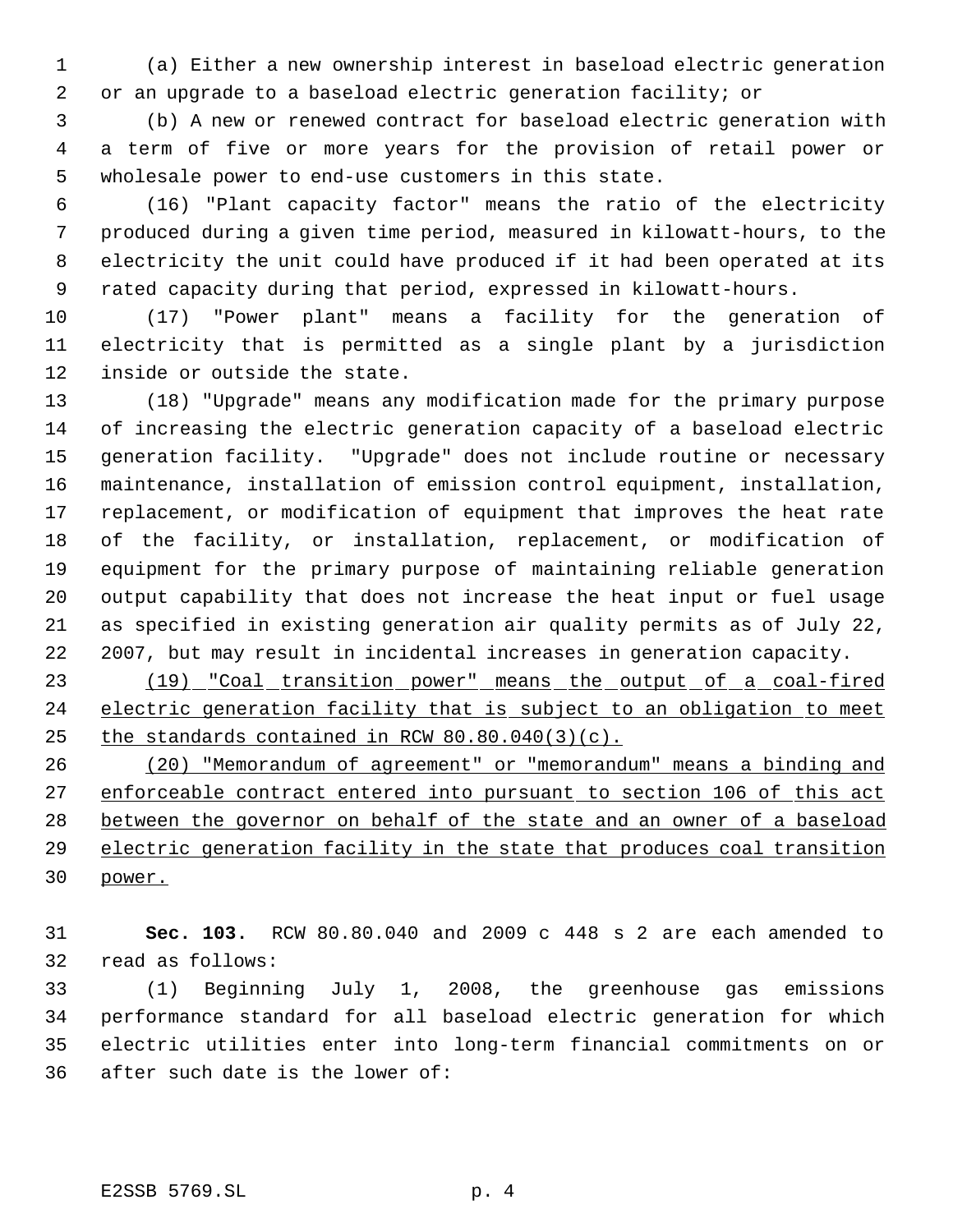(a) One thousand one hundred pounds of greenhouse gases per megawatt-hour; or

 (b) The average available greenhouse gas emissions output as determined under RCW 80.80.050.

 (2) This chapter does not apply to long-term financial commitments with the Bonneville power administration.

 (3)(a) Except as provided in (c) of this subsection, all baseload electric generation facilities in operation as of June 30, 2008, are deemed to be in compliance with the greenhouse gas emissions performance standard established under this section until the facilities are the subject of long-term financial commitments.

12 (b) All baseload electric generation that commences operation after June 30, 2008, and is located in Washington, must comply with the greenhouse gas emissions performance standard established in subsection (1) of this section.

 (c)(i) A coal-fired baseload electric generation facility in 17 Washington that emitted more than one million tons of greenhouse gases 18 in any calendar year prior to 2008 must comply with the lower of the following greenhouse gas emissions performance standard such that one generating boiler is in compliance by December 31, 2020, and any other generating boiler is in compliance by December 31, 2025:

22 (A) One thousand one hundred pounds of greenhouse gases per 23 megawatt-hour; or

24 (B) The average available greenhouse gas emissions output as determined under RCW 80.80.050.

 (ii) This subsection (3)(c) does not apply to a coal-fired baseload 27 electric generating facility in the event the department determines as 28 a requirement of state or federal law or requlation that selective catalytic reduction technology must be installed on any of its boilers.

 (4) All electric generation facilities or power plants powered exclusively by renewable resources, as defined in RCW 19.280.020, are deemed to be in compliance with the greenhouse gas emissions performance standard established under this section.

 (5) All cogeneration facilities in the state that are fueled by natural gas or waste gas or a combination of the two fuels, and that are in operation as of June 30, 2008, are deemed to be in compliance with the greenhouse gas emissions performance standard established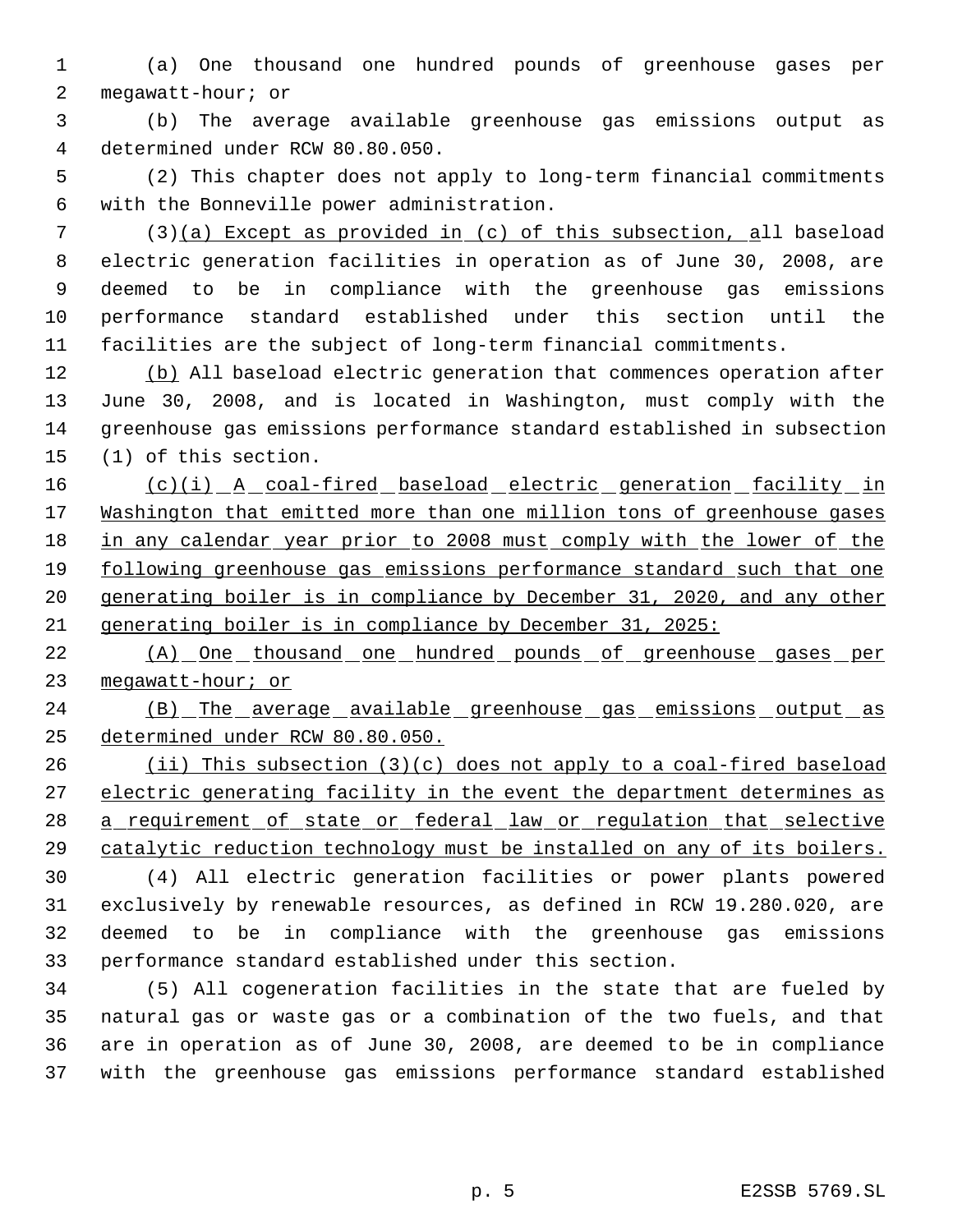under this section until the facilities are the subject of a new ownership interest or are upgraded.

 (6) In determining the rate of emissions of greenhouse gases for baseload electric generation, the total emissions associated with producing electricity shall be included.

 (7) In no case shall a long-term financial commitment be determined to be in compliance with the greenhouse gas emissions performance standard if the commitment includes more than twelve percent of electricity from unspecified sources.

 (8) For a long-term financial commitment with multiple power plants, each specified power plant must be treated individually for the purpose of determining the annualized plant capacity factor and net emissions, and each power plant must comply with subsection (1) of this section, except as provided in subsections (3) through (5) of this section.

 (9) The department shall establish an output-based methodology to ensure that the calculation of emissions of greenhouse gases for a cogeneration facility recognizes the total usable energy output of the process, and includes all greenhouse gases emitted by the facility in the production of both electrical and thermal energy. In developing and implementing the greenhouse gas emissions performance standard, the department shall consider and act in a manner consistent with any rules adopted pursuant to the public utilities regulatory policy act of 1978 (16 U.S.C. Sec. 824a-3), as amended.

 (10) The following greenhouse gas emissions produced by baseload electric generation owned or contracted through a long-term financial commitment shall not be counted as emissions of the power plant in determining compliance with the greenhouse gas emissions performance standard:

 (a) Those emissions that are injected permanently in geological formations;

 (b) Those emissions that are permanently sequestered by other means approved by the department; and

 (c) Those emissions sequestered or mitigated as approved under subsection (16) of this section.

 (11) In adopting and implementing the greenhouse gas emissions 37 performance standard, the department of  $($  (eommunity,  $-$  trade,  $-$  and economic development)) commerce energy policy division, in consultation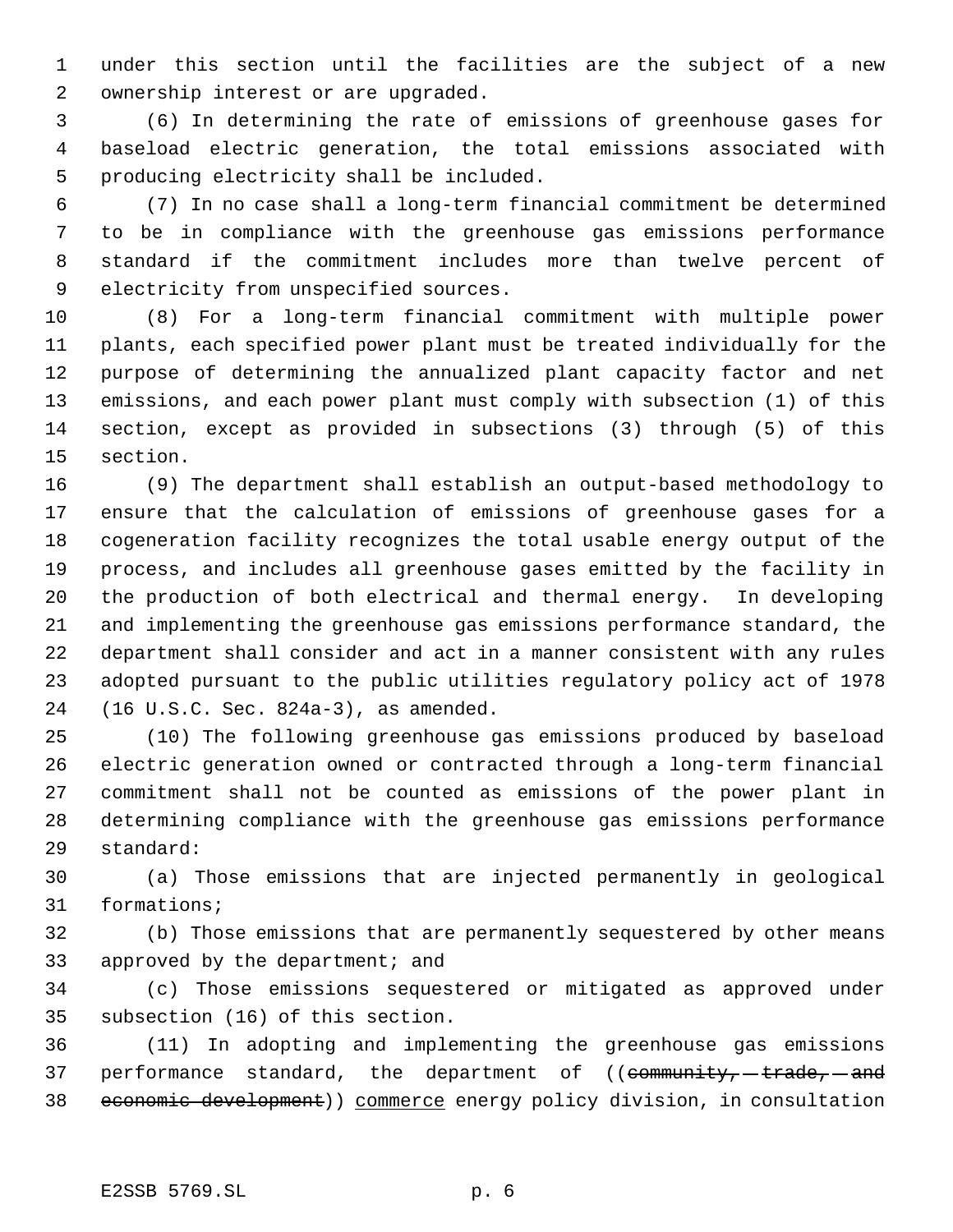with the commission, the department, the Bonneville power 2 administration, the western electricity ((coordination [coordinating])) 3 coordinating council, the energy facility site evaluation council, electric utilities, public interest representatives, and consumer representatives, shall consider the effects of the greenhouse gas emissions performance standard on system reliability and overall costs to electricity customers.

 (12) In developing and implementing the greenhouse gas emissions performance standard, the department shall, with assistance of the 10 commission, the department of  $((\text{community}, -\text{trade}, -\text{and} -\text{economic})$ 11 development)) commerce energy policy division, and electric utilities, and to the extent practicable, address long-term purchases of electricity from unspecified sources in a manner consistent with this chapter.

 (13) The directors of the energy facility site evaluation council and the department shall each adopt rules under chapter 34.05 RCW in coordination with each other to implement and enforce the greenhouse gas emissions performance standard. The rules necessary to implement this section shall be adopted by June 30, 2008.

 (14) In adopting the rules for implementing this section, the energy facility site evaluation council and the department shall include criteria to be applied in evaluating the carbon sequestration plan, for baseload electric generation that will rely on subsection (10) of this section to demonstrate compliance, but that will commence sequestration after the date that electricity is first produced. The rules shall include but not be limited to:

 (a) Provisions for financial assurances, as a condition of plant operation, sufficient to ensure successful implementation of the carbon sequestration plan, including construction and operation of necessary equipment, and any other significant costs;

 (b) Provisions for geological or other approved sequestration commencing within five years of plant operation, including full and sufficient technical documentation to support the planned sequestration;

 (c) Provisions for monitoring the effectiveness of the implementation of the sequestration plan;

 (d) Penalties for failure to achieve implementation of the plan on schedule;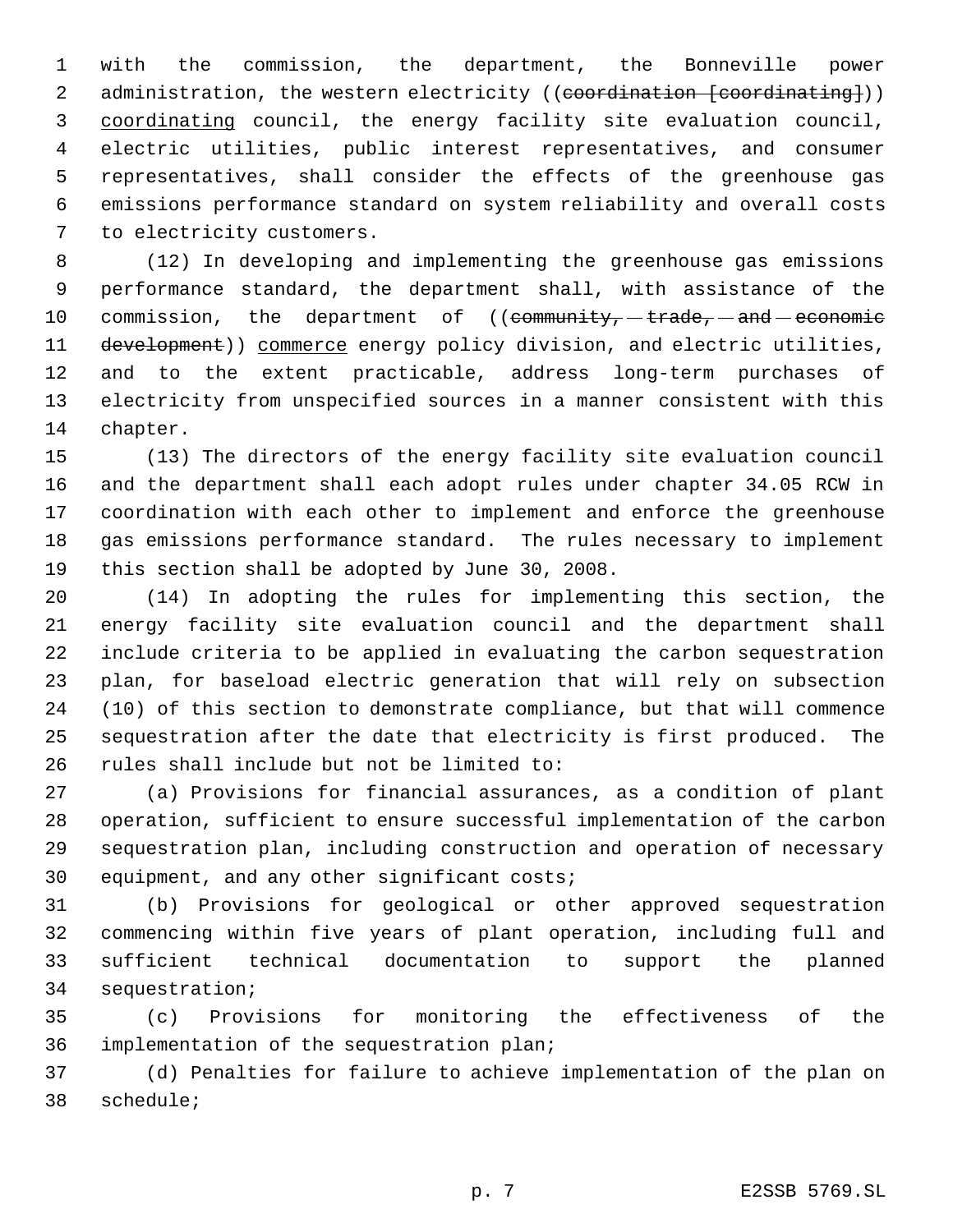(e) Provisions for an owner to purchase emissions reductions in the event of the failure of a sequestration plan under subsection (16) of this section; and

 (f) Provisions for public notice and comment on the carbon sequestration plan.

 (15)(a) Except as provided in (b) of this subsection, as part of its role enforcing the greenhouse gas emissions performance standard, the department shall determine whether sequestration or a plan for sequestration will provide safe, reliable, and permanent protection against the greenhouse gases entering the atmosphere from the power plant and all ancillary facilities.

 (b) For facilities under its jurisdiction, the energy facility site evaluation council shall contract for review of sequestration or the carbon sequestration plan with the department consistent with the conditions under (a) of this subsection, consider the adequacy of sequestration or the plan in its adjudicative proceedings conducted under RCW 80.50.090(3), and incorporate specific findings regarding adequacy in its recommendation to the governor under RCW 80.50.100.

 (16) A project under consideration by the energy facility site evaluation council by July 22, 2007, is required to include all of the requirements of subsection (14) of this section in its carbon sequestration plan submitted as part of the energy facility site evaluation council process. A project under consideration by the energy facility site evaluation council by July 22, 2007, that receives final site certification agreement approval under chapter 80.50 RCW shall make a good faith effort to implement the sequestration plan. If the project owner determines that implementation is not feasible, the project owner shall submit documentation of that determination to the energy facility site evaluation council. The documentation shall demonstrate the steps taken to implement the sequestration plan and evidence of the technological and economic barriers to successful implementation. The project owner shall then provide to the energy facility site evaluation council notification that they shall implement the plan that requires the project owner to meet the greenhouse gas emissions performance standard by purchasing verifiable greenhouse gas 36 emissions reductions from an electric ((<del>generating</del>)) generation facility located within the western interconnection, where the reduction would not have occurred otherwise or absent this contractual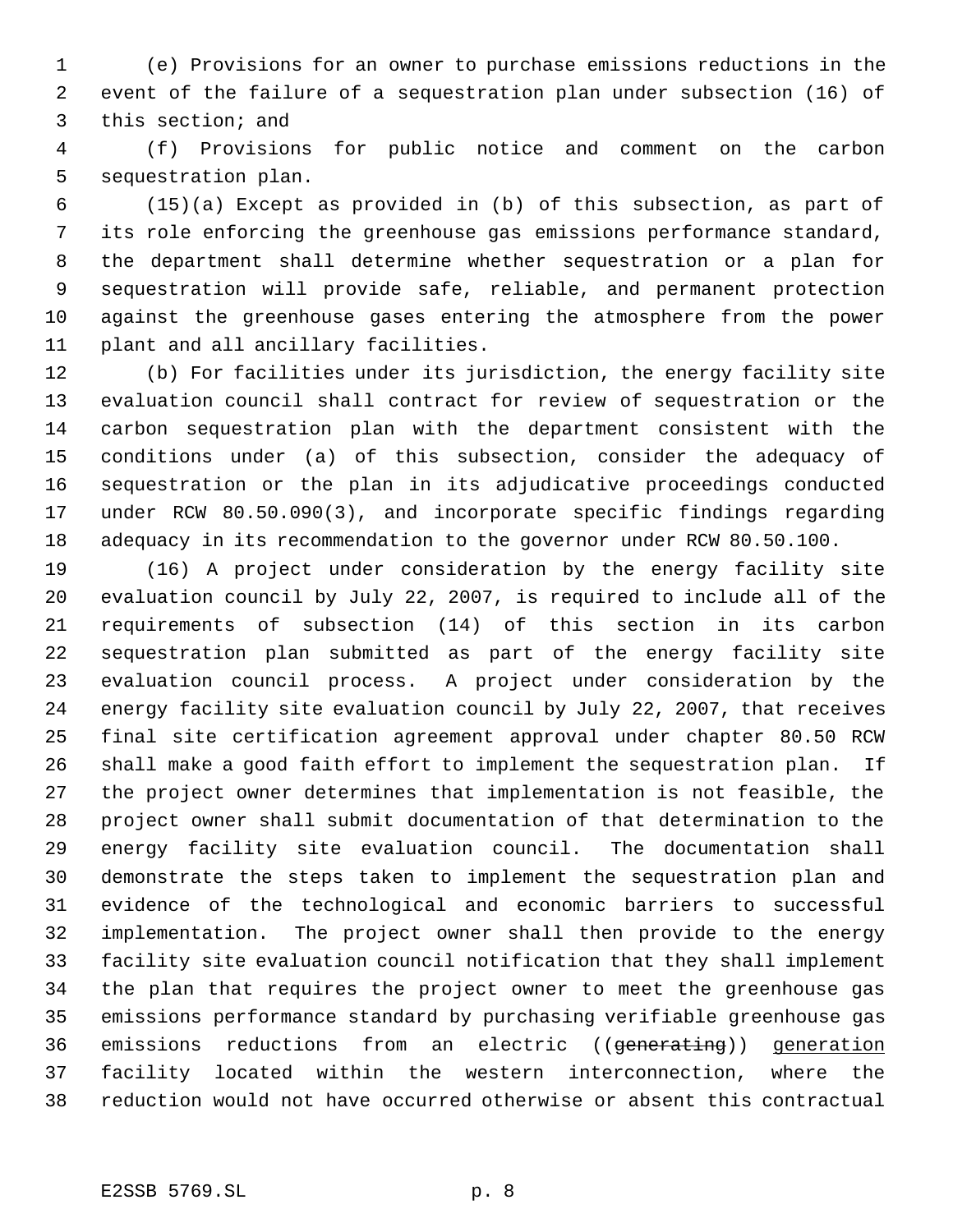agreement, such that the sum of the emissions reductions purchased and the facility's emissions meets the standard for the life of the facility.

 **Sec. 104.** RCW 80.80.060 and 2009 c 448 s 3 and 2009 c 147 s 1 are each reenacted and amended to read as follows:

 (1) No electrical company may enter into a long-term financial commitment unless the baseload electric generation supplied under such 8 a long-term financial commitment complies with the greenhouse ((gases  ${+}$ gas $})$ ) gas emissions performance standard established under RCW 80.80.040.

 (2) In order to enforce the requirements of this chapter, the commission shall review in a general rate case or as provided in subsection (5) of this section any long-term financial commitment entered into by an electrical company after June 30, 2008, to determine whether the baseload electric generation to be supplied under that 16 long-term financial commitment complies with the greenhouse ((gases  $\{gas\}$ )) gas emissions performance standard established under RCW 80.80.040.

 (3) In determining whether a long-term financial commitment is for baseload electric generation, the commission shall consider the design of the power plant and its intended use, based upon the electricity purchase contract, if any, permits necessary for the operation of the power plant, and any other matter the commission determines is relevant under the circumstances.

 (4) Upon application by an electric utility, the commission may 26 provide a case-by-case exemption from the greenhouse ((gases [gas])) gas emissions performance standard to address: (a) Unanticipated electric system reliability needs; (b) extraordinary cost impacts on utility ratepayers; or (c) catastrophic events or threat of significant financial harm that may arise from unforeseen circumstances.

 (5) Upon application by an electrical company, the commission shall determine whether the company's proposed decision to acquire electric generation or enter into a power purchase agreement for electricity 34 complies with the greenhouse ((gases [gas])) gas emissions performance standard established under RCW 80.80.040. The commission shall not decide in a proceeding under this subsection (5) issues involving the actual costs to construct and operate the selected resource, cost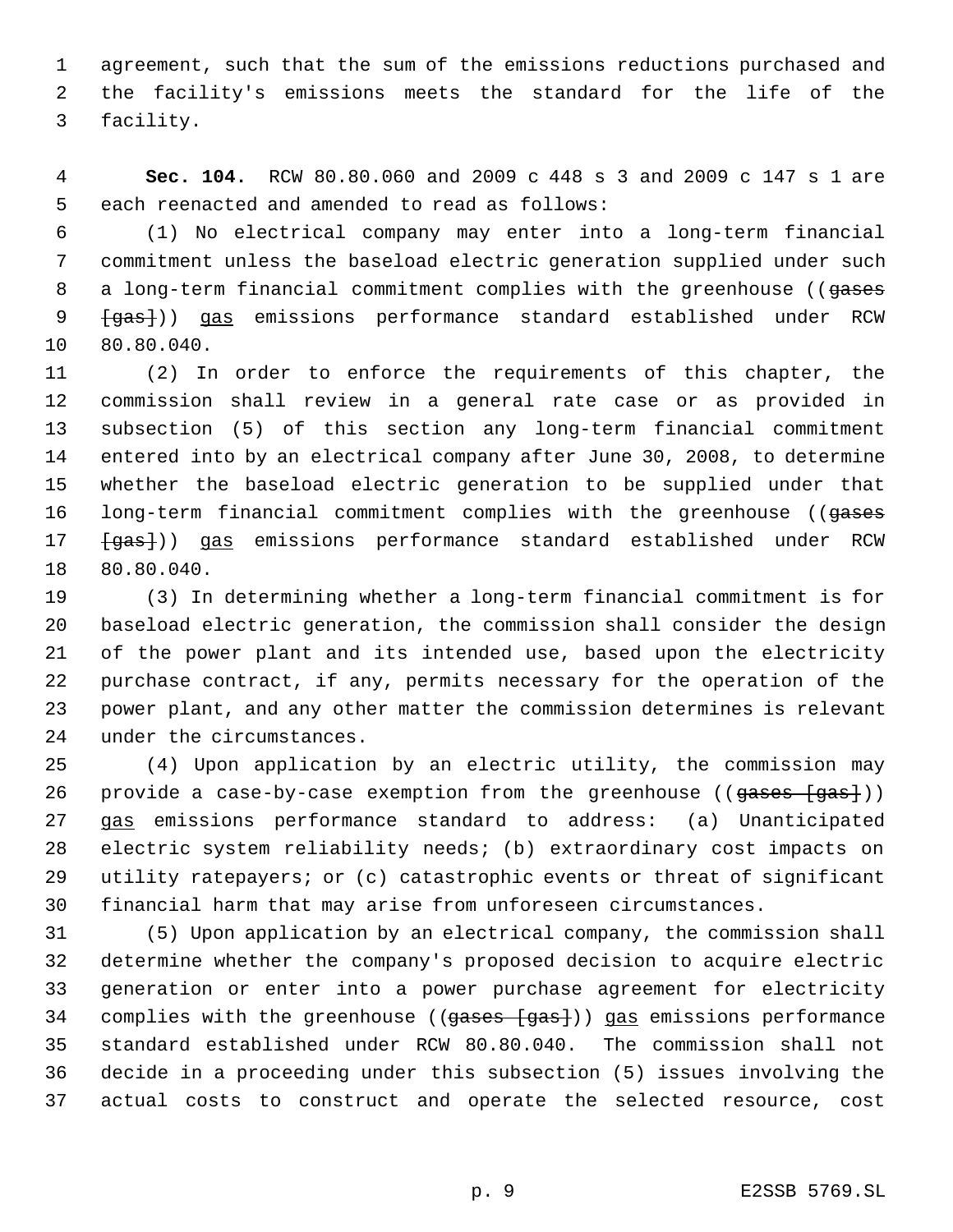recovery, or other issues reserved by the commission for decision in a general rate case or other proceeding for recovery of the resource or contract costs.

 (6) An electrical company may account for and defer for later consideration by the commission costs incurred in connection with a long-term financial commitment, including operating and maintenance costs, depreciation, taxes, and cost of invested capital. The deferral begins with the date on which the power plant begins commercial operation or the effective date of the power purchase agreement and continues for a period not to exceed twenty-four months; provided that if during such period the company files a general rate case or other proceeding for the recovery of such costs, deferral ends on the effective date of the final decision by the commission in such proceeding. Creation of such a deferral account does not by itself determine the actual costs of the long-term financial commitment, whether recovery of any or all of these costs is appropriate, or other issues to be decided by the commission in a general rate case or other proceeding for recovery of these costs. For the purpose of this subsection (6) only, the term "long-term financial commitment" also includes an electric company's ownership or power purchase agreement with a term of five or more years associated with an eligible renewable resource as defined in RCW 19.285.030.

 (7) The commission shall consult with the department to apply the procedures adopted by the department to verify the emissions of greenhouse gases from baseload electric generation under RCW 80.80.040. The department shall report to the commission whether baseload electric 27 generation will comply with the greenhouse (( $g$ ases  $(g$ as])) gas emissions performance standard for the duration of the period the baseload electric generation is supplied to the electrical company.

 (8) The commission shall adopt rules for the enforcement of this section with respect to electrical companies and adopt procedural rules for approving costs incurred by an electrical company under subsection (4) of this section.

 (9) This section does not apply to a long-term financial commitment 35 for the purchase of coal transition power with termination dates consistent with the applicable dates in RCW 80.80.040(3)(c).

 (10) The commission shall adopt rules necessary to implement this section by December 31, 2008.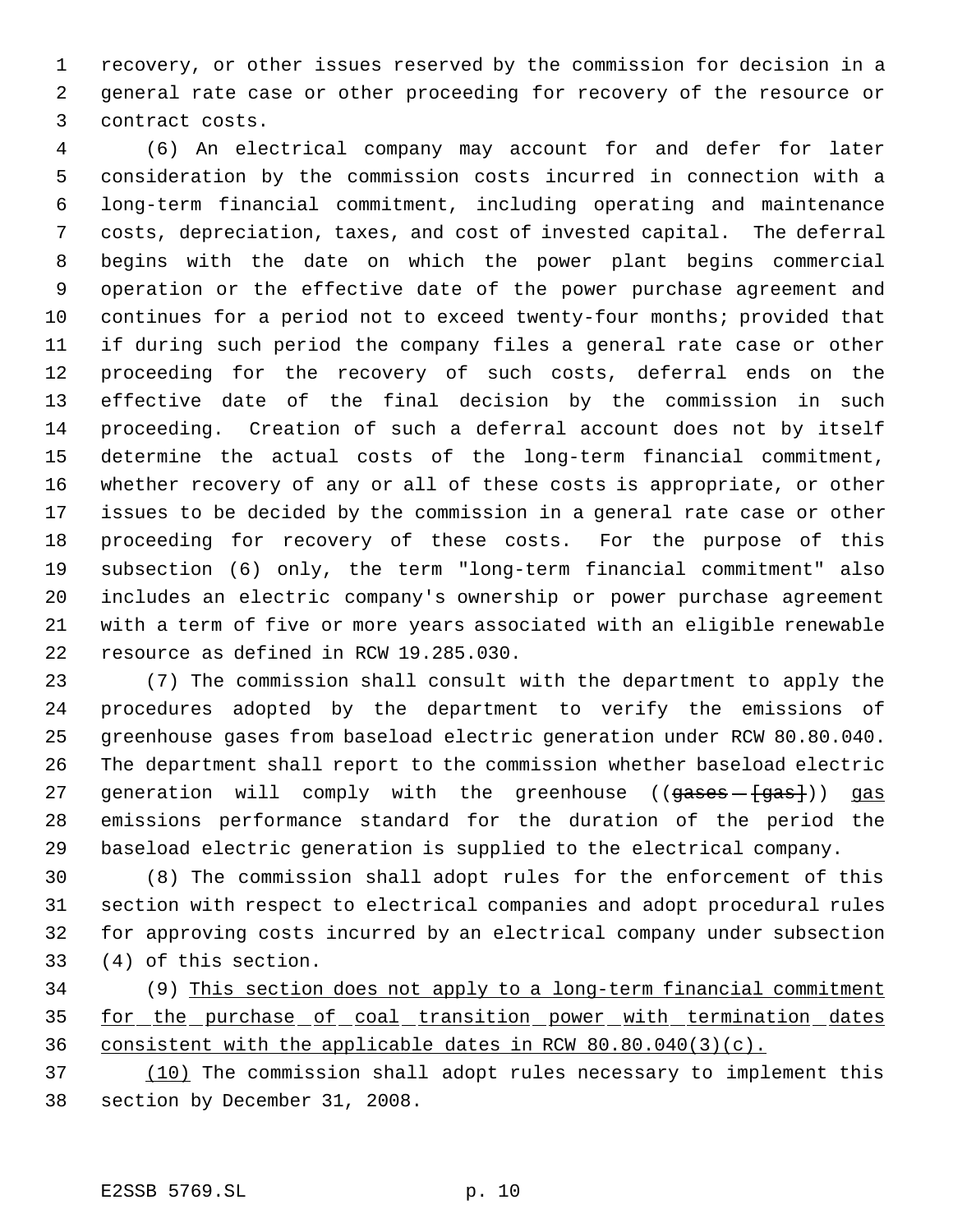**Sec. 105.** RCW 80.80.070 and 2007 c 307 s 9 are each amended to read as follows:

 (1) No consumer-owned utility may enter into a long-term financial commitment unless the baseload electric generation supplied under such 5 a long-term financial commitment complies with the greenhouse ((gases)) gas emissions performance standard established under RCW 80.80.040.

 (2) The governing board shall review and make a determination on any long-term financial commitment by the utility, pursuant to this chapter and after consultation with the department, to determine whether the baseload electric generation to be supplied under that 11 long-term financial commitment complies with the greenhouse ((gases)) gas emissions performance standard established under RCW 80.80.040. No consumer-owned utility may enter into a long-term financial commitment unless the baseload electric generation to be supplied under that long-15 term financial commitment complies with the greenhouse ((gases)) gas emissions performance standard established under RCW 80.80.040.

 (3) In confirming that a long-term financial commitment is for baseload electric generation, the governing board shall consider the design of the power plant and the intended use of the power plant based upon the electricity purchase contract, if any, permits necessary for the operation of the power plant, and any other matter the governing board determines is relevant under the circumstances.

 (4) The governing board may provide a case-by-case exemption from 24 the greenhouse ((gases)) gas emissions performance standard to address: (a) Unanticipated electric system reliability needs; or (b) catastrophic events or threat of significant financial harm that may arise from unforeseen circumstances.

 (5) The governing board shall apply the procedures adopted by the department to verify the emissions of greenhouse gases from baseload electric generation under RCW 80.80.040, and may request assistance from the department in doing so.

 (6) For consumer-owned utilities, the auditor is responsible for auditing compliance with this chapter and rules adopted under this chapter that apply to those utilities and the attorney general is responsible for enforcing that compliance.

 (7) This section does not apply to long-term financial commitments 37 for the purchase of coal transition power with termination dates consistent with the applicable dates in RCW 80.80.040(3)(c).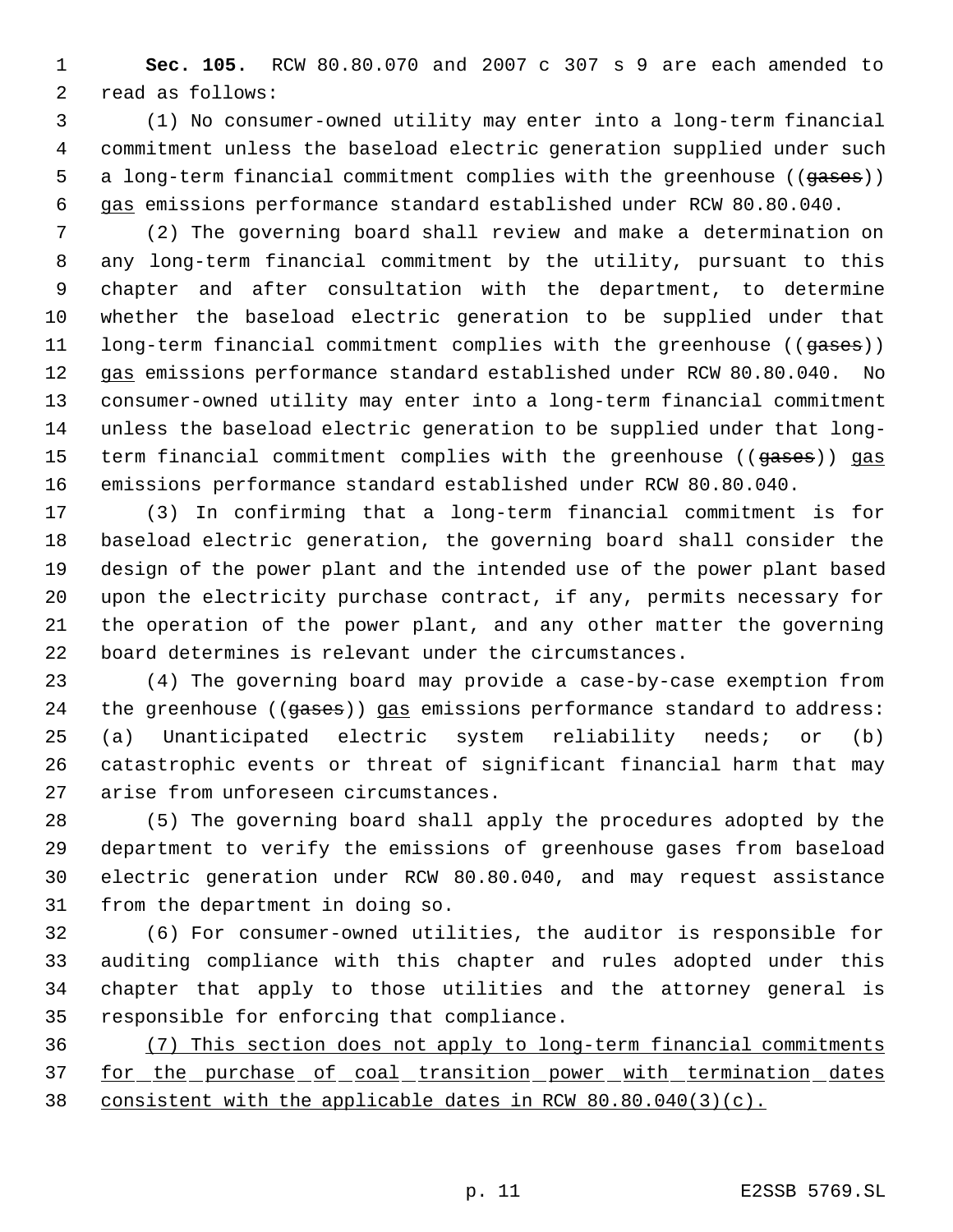NEW SECTION. **Sec. 106.** A new section is added to chapter 80.80 RCW to read as follows:

 (1) By January 1, 2012, the governor on behalf of the state shall enter into a memorandum of agreement that takes effect on April 1, 2012, with the owners of a coal-fired baseload facility in Washington that emitted more than one million tons of greenhouse gases in any calendar year prior to 2008. The memorandum of agreement entered into by the governor may only contain provisions authorized in this section, except as provided under section 108 of this act.

10 (2) The memorandum of agreement must:

 (a) Incorporate by reference RCW 80.80.040, 80.80.060, and 80.80.070 as of the effective date of this section;

 (b) Incorporate binding commitments to install selective noncatalytic reduction pollution control technology in any coal-fired generating boilers by January 1, 2013, after discussing the proper use of ammonia in this technology.

 (3)(a) The memorandum of agreement must include provisions by which the facility owner will provide financial assistance:

 (i) To the affected community for economic development and energy efficiency and weatherization; and

 (ii) For energy technologies with the potential to create considerable energy, economic development, and air quality, haze, or other environmental benefits.

 (b) Except as described in (c) of this subsection, the financial assistance in (a)(i) of this subsection must be in the amount of thirty million dollars and the financial assistance in (a)(ii) of this subsection must be in the amount of twenty-five million dollars, with investments beginning January 1, 2012, and consisting of equal annual investments through December 31, 2023, or until the full amount has been provided. Only funds for energy efficiency and weatherization may be spent prior to December 31, 2015.

 (c) If the tax exemptions provided under RCW 82.08.811 or 82.12.811 are repealed, any remaining financial assistance required by this section is no longer required.

(4) The memorandum of agreement must:

 (a) Specify that the investments in subsection (3) of this section be held in independent accounts at an appropriate financial institution; and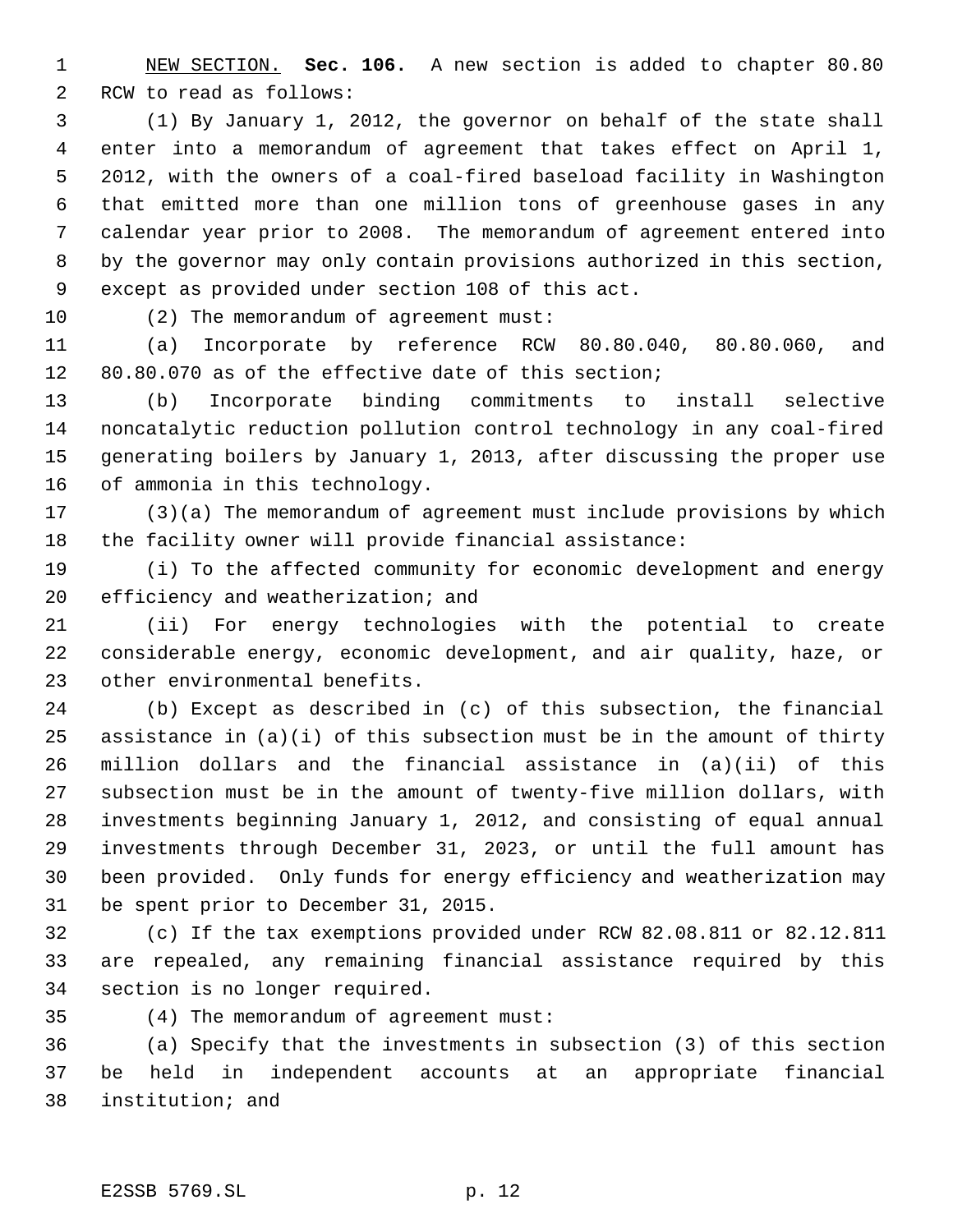(b) Identify individuals to approve expenditures from the accounts. Individuals must have relevant expertise and must include members representing the Lewis county economic development council, local elected officials, employees at the facility, and the facility owner.

 (5) The memorandum of agreement must include a provision that allows for the termination of the memorandum of agreement in the event the department determines as a requirement of state or federal law or regulation that selective catalytic reduction technology must be installed on any of its boilers.

 (6) The memorandum of agreement must include enforcement provisions to ensure implementation of the agreement by the parties.

 (7) If the memorandum of agreement is not signed by January 1, 2012, the governor must impose requirements consistent with the provisions in subsection (2)(b) of this section.

 NEW SECTION. **Sec. 107.** A new section is added to chapter 80.80 RCW to read as follows:

 No state agency or political subdivision of the state may adopt or impose a greenhouse gas emission performance standard, or other operating or financial requirement or limitation relating to greenhouse gas emissions, on a coal-fired electric generation facility located in Washington in operation on or before the effective date of this section or upon an electric utility's long-term purchase of coal transition power, that is inconsistent with or in addition to the provisions of RCW 80.80.040 or the memorandum of agreement entered into under section 106 of this act.

 NEW SECTION. **Sec. 108.** A new section is added to chapter 80.80 RCW to read as follows:

 (1) A memorandum of agreement entered into pursuant to section 106 of this act may include provisions to assist in the financing of emissions reductions that exceed those required by RCW 80.80.040(3)(c) by providing for the recognition of such reductions in applicable state policies and programs relating to greenhouse gas emissions, and by encouraging and advocating for the recognition of the reductions in all established and emerging emission reduction frameworks at the regional, national, or international level.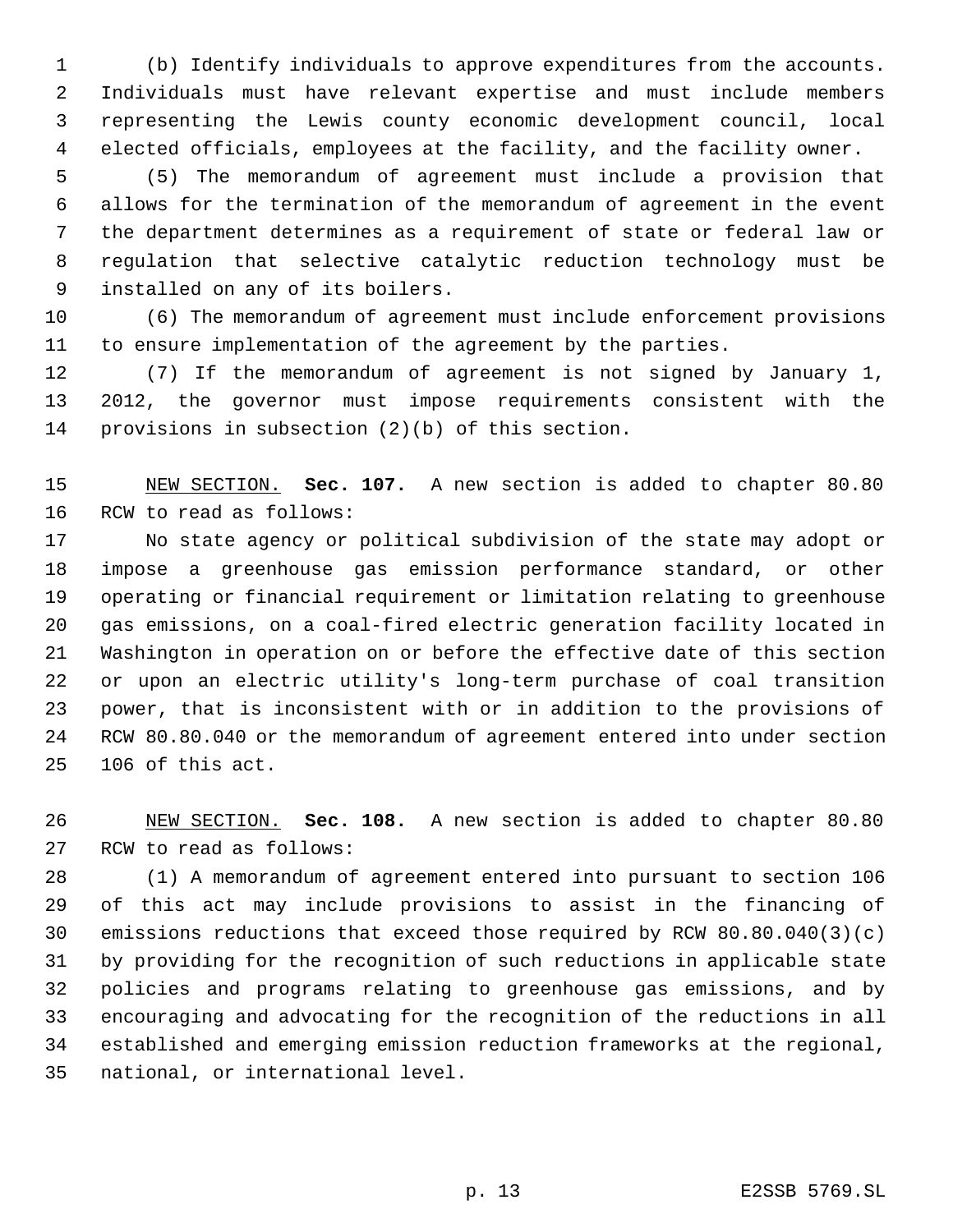(2) The governor may recommend actions to the legislature to strengthen implementation of an agreement or a proposed agreement relating to recognition of investments in emissions reductions described in subsection (1) of this section.

 **Sec. 109.** RCW 80.50.100 and 1989 c 175 s 174 are each amended to read as follows:

 (1)(a) The council shall report to the governor its recommendations as to the approval or rejection of an application for certification within twelve months of receipt by the council of such an application, or such later time as is mutually agreed by the council and the applicant.

 (b) In the case of an application filed prior to December 31, 2025, for certification of an energy facility proposed for construction, 14 modification, or expansion for the purpose of providing generating 15 facilities that meet the requirements of RCW 80.80.040 and are located 16 in a county with a coal-fired electric generating facility subject to 17 RCW 80.80.040(3)(c), the council shall expedite the processing of the 18 application pursuant to RCW 80.50.075 and shall report its 19 recommendations to the governor within one hundred eighty days of receipt by the council of such an application, or a later time as is mutually agreed by the council and the applicant.

 (2) If the council recommends approval of an application for certification, it shall also submit a draft certification agreement with the report. The council shall include conditions in the draft certification agreement to implement the provisions of this chapter, including, but not limited to, conditions to protect state or local governmental or community interests affected by the construction or operation of the energy facility, and conditions designed to recognize the purpose of laws or ordinances, or rules or regulations promulgated thereunder, that are preempted or superseded pursuant to RCW 80.50.110 as now or hereafter amended.

32  $((+2))$   $(3)(a)$  Within sixty days of receipt of the council's report the governor shall take one of the following actions:

34 ( $(\overline{a})$ ) (i) Approve the application and execute the draft certification agreement; or

36  $((+b))$   $(ii)$  Reject the application; or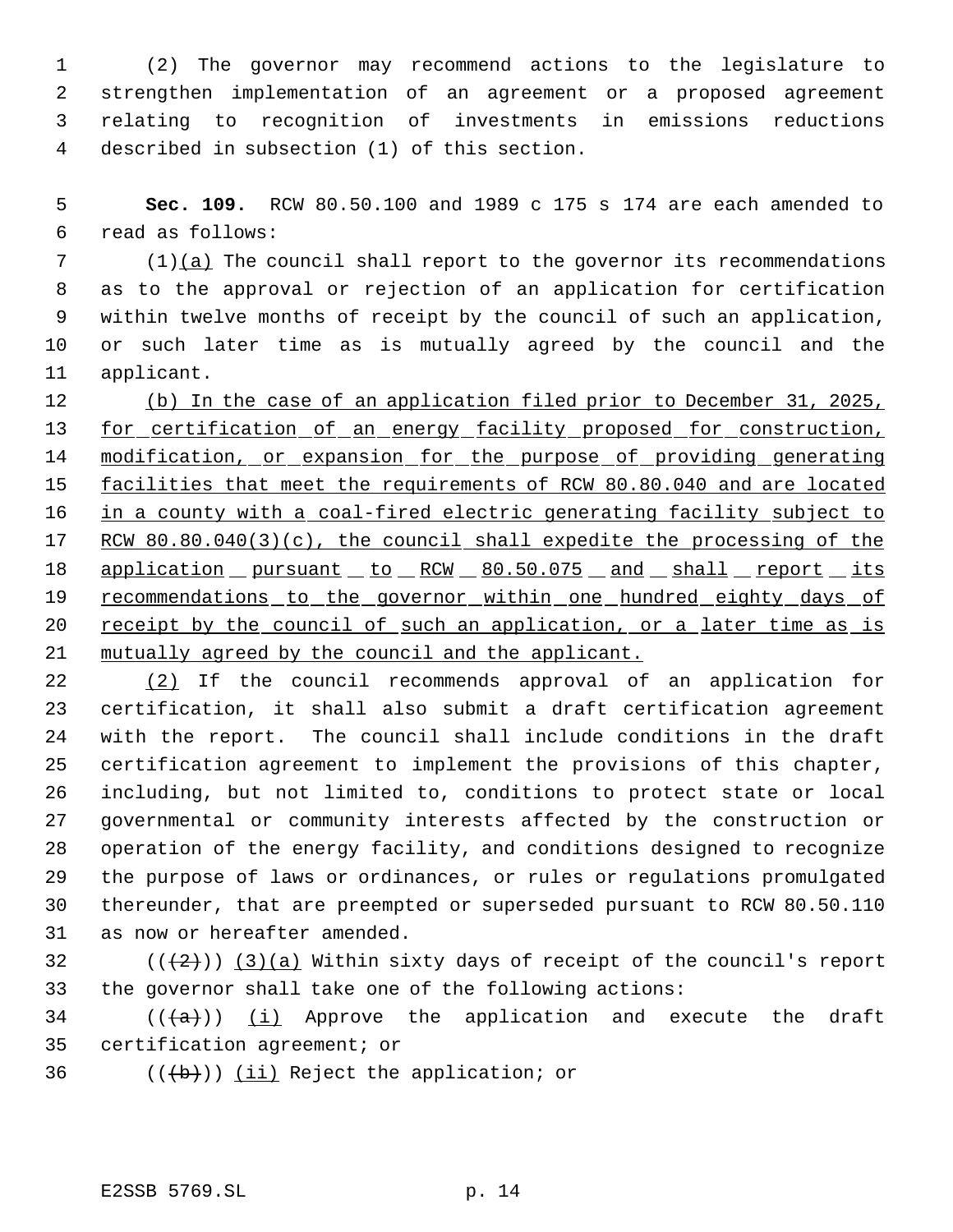(( $\left(\left(\text{e}\right)\right)$ ) (iii) Direct the council to reconsider certain aspects of the draft certification agreement.

 (b) The council shall reconsider such aspects of the draft certification agreement by reviewing the existing record of the application or, as necessary, by reopening the adjudicative proceeding for the purposes of receiving additional evidence. Such reconsideration shall be conducted expeditiously. The council shall resubmit the draft certification to the governor incorporating any amendments deemed necessary upon reconsideration. Within sixty days of receipt of such draft certification agreement, the governor shall either approve the application and execute the certification agreement or reject the application. The certification agreement shall be binding upon execution by the governor and the applicant.

14 ( $(\langle 3 \rangle)$ ) (4) The rejection of an application for certification by the governor shall be final as to that application but shall not preclude submission of a subsequent application for the same site on the basis of changed conditions or new information.

 NEW SECTION. **Sec. 201.** (1) A facility subject to closure under either RCW 80.80.040(3)(c) or a memorandum of agreement under section 106 of this act, or both, must provide the department of ecology with a plan for the closure and postclosure of the facility at least twenty- four months prior to facility closure or twenty-four months prior to start of decommissioning work, whichever is earlier. This plan must be consistent with the rules established by the energy facility site evaluation council for site restoration and preservation applicable to facilities subject to a site certification agreement under chapter 80.50 RCW and include but not be limited to:

 (a) A detailed estimate of the cost to implement the plan based on the cost of hiring a third party to conduct all activities;

 (b) Demonstrating financial assurance to fund the closure and postclosure of the facility and providing methods by which this assurance may be demonstrated;

 (c) Methods for estimating closure costs, including full site reclamation under all applicable federal and state clean-up standards; and

 (d) A decommissioning and site restoration plan that addresses restoring physical topography, cleanup of all hazardous substances on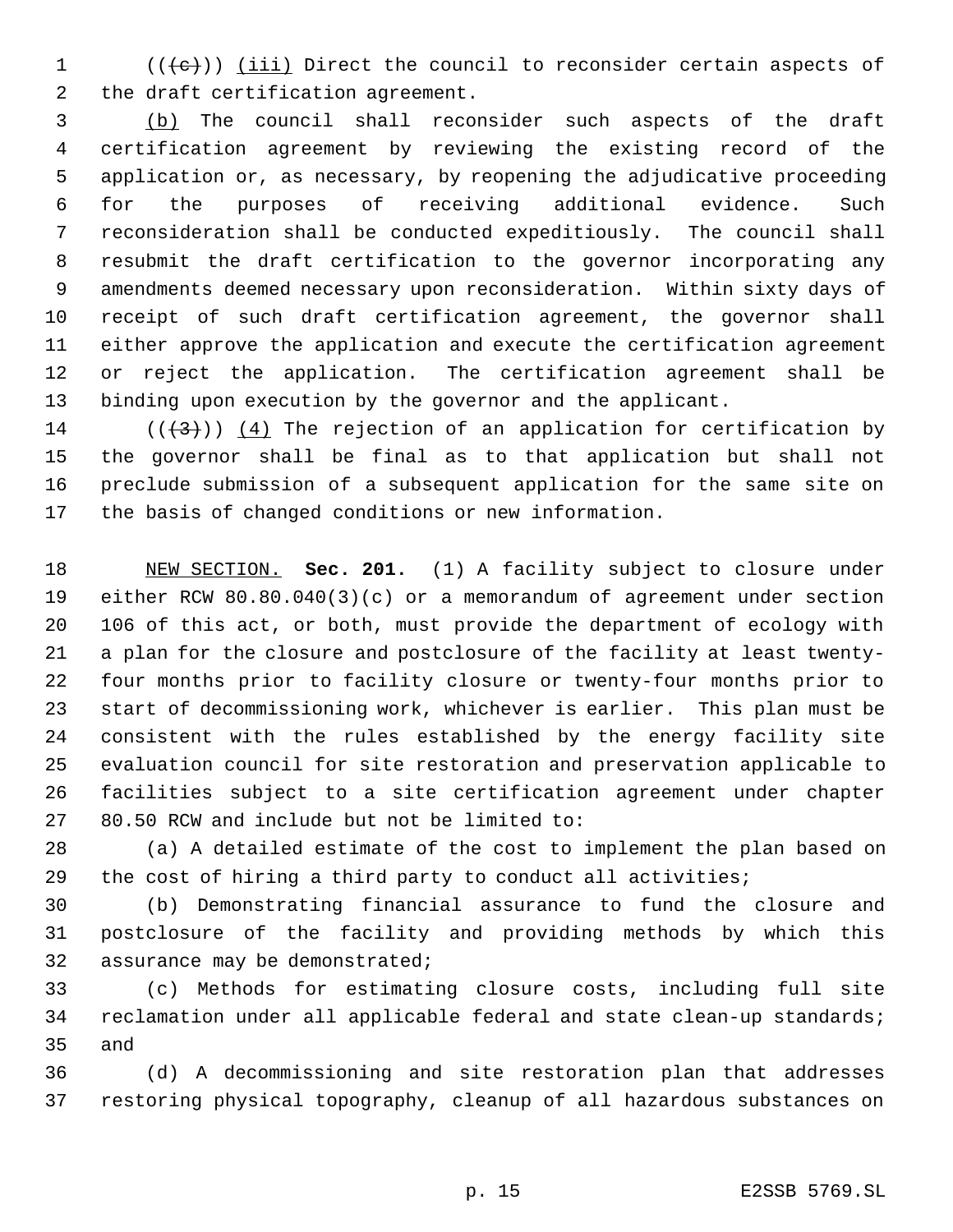the site, potential future uses of the site following restoration, and coordination with local and community plans for economic development in the vicinity of the site.

 (2) All cost estimates in the plan must be in current dollars and may not include a net present value adjustment or offsets for salvage value of wastes or other property.

 (3) Adoption of the plan and significant revisions to the plan must be approved by the department of ecology.

 NEW SECTION. **Sec. 202.** (1) A facility subject to closure under either RCW 80.80.040(3)(c) or a memorandum of agreement under section 106 of this act, or both, must guarantee funds are available to perform all activities specified in the decommissioning plan developed under section 201 of this act. The amount must equal the cost estimates specified in the decommissioning plan and must be updated annually for inflation. All guarantees under this section must be assumed by any successor owner, parent company, or holding company.

 (2) The guarantee required under subsection (1) of this section may be accomplished by letter of credit, surety bond, or other means acceptable to the department of ecology.

 (3) The issuing institution of the letter of credit must be an entity that has the authority to issue letters of credit and whose letter of credit operations are regulated by a federal or state agency. The surety company issuing a surety bond must, at a minimum, be an entity listed as an acceptable surety on federal bonds in circular 570, published by the United States department of the treasury.

 (4) A qualifying facility that uses a letter of credit or a surety bond to satisfy the requirements of this act must also establish a standby trust fund as a means to hold any funds issued from the letter of credit or a surety bond. Under the terms of the letter of credit or a surety bond, all amounts paid pursuant to a draft from the department of ecology must be deposited by the issuing institution directly into the standby trust fund in accordance with instructions from the department of ecology. This standby trust fund must be approved by the department of ecology.

 (5) The letter of credit or a surety bond must be irrevocable and issued for a period of at least one year. The letter of credit or a surety bond must provide that the expiration date will be automatically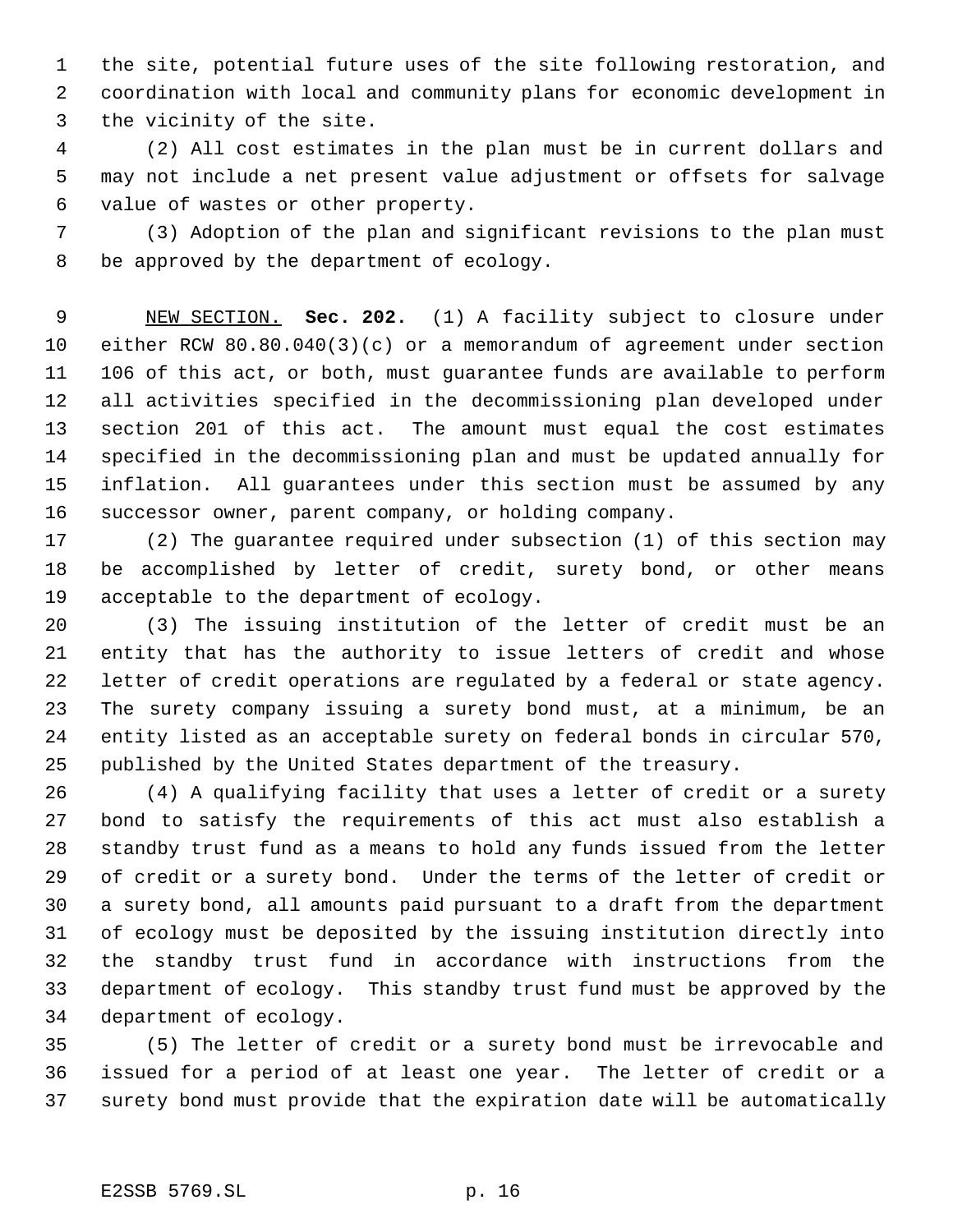extended for a period of at least one year unless, at least one hundred twenty days before the current expiration date, the issuing institution notifies both the qualifying facility and the department of ecology of a decision not to extend the expiration date. Under the terms of the letter of credit, the one hundred twenty days will begin on the date when both the qualifying plant and the department of ecology have received the notice, as evidenced by certified mail return receipts or by overnight courier delivery receipts.

 (6) If the qualifying facility does not establish an alternative method of guaranteeing decommissioning funds are available within ninety days after receipt by both the qualifying facility plant and the department of ecology of a notice from the issuing institution that it has decided not to extend the letter of credit beyond the current expiration date, the department of ecology must draw on the letter of credit or a surety bond. The department of ecology must approve any replacement or substitute guarantee method before the expiration of the ninety-day period.

 (7) If a qualifying facility elects to use a letter of credit as the sole method for guaranteeing decommissioning funds are available, the face value of the letter of credit must meet or exceed the current inflation-adjusted cost estimate. If a qualifying facility elects to use a surety bond as the sole method for guaranteeing decommissioning funds are available, the penal sum of the surety bond must meet or exceed the current inflation-adjusted cost estimate.

 (8) A qualifying facility must adjust the decommissioning costs and financial guarantees annually for inflation and may use an amendment to increase the face value of a letter of credit or a surety bond each year to account for this inflation. A qualifying facility is not required to obtain a new letter of credit or a surety bond to cover annual inflation adjustments.

 NEW SECTION. **Sec. 203.** Sections 201 and 202 of this act constitute a new chapter in Title 80 RCW.

 **Sec. 301.** RCW 43.160.076 and 2008 c 327 s 8 are each amended to read as follows:

 (1) Except as authorized to the contrary under subsection (2) of this section, from all funds available to the board for financial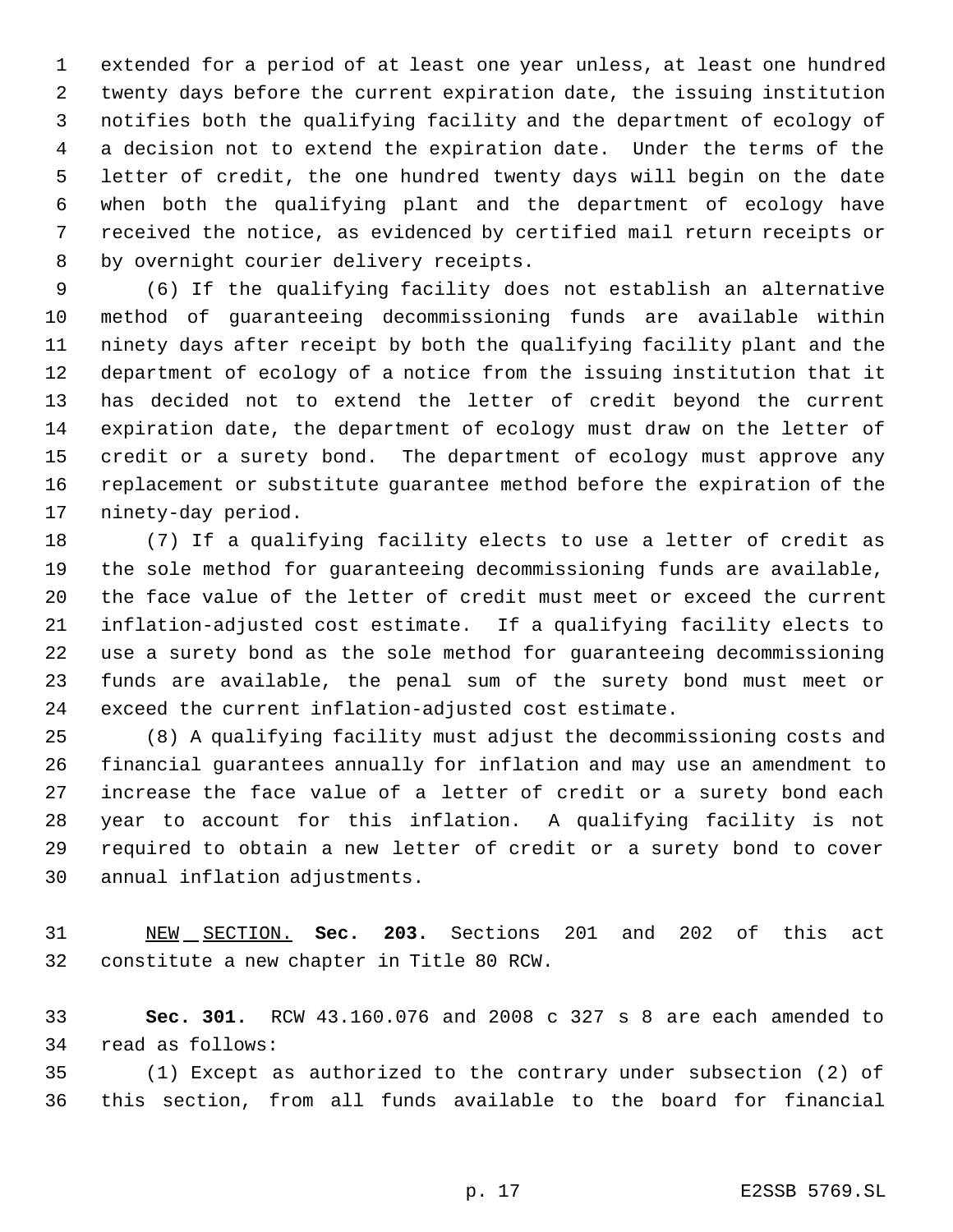assistance in a biennium under this chapter, the board shall approve at least seventy-five percent of the first twenty million dollars of funds available and at least fifty percent of any additional funds for financial assistance for projects in rural counties.

 (2) If at any time during the last six months of a biennium the board finds that the actual and anticipated applications for qualified projects in rural counties are clearly insufficient to use up the allocations under subsection (1) of this section, then the board shall estimate the amount of the insufficiency and during the remainder of the biennium may use that amount of the allocation for financial assistance to projects not located in rural counties.

 (3) The board shall solicit qualifying projects to plan, design, 13 and construct public facilities needed to attract new industrial and commercial activities in areas impacted by the closure or potential closure of large coal-fired electric generation facilities, which for 16 the purposes of this section means a facility that emitted more than 17 one million tons of greenhouse gases in any calendar year prior to 2008. The projects should be consistent with any applicable plans for 19 major industrial activity on lands formerly used or designated for surface coal mining and supporting uses under RCW 36.70A.368. When the 21 board receives timely and eligible project applications from a 22 political subdivision of the state for financial assistance for such 23 projects, the board from available funds shall give priority 24 consideration to such projects.

 NEW SECTION. **Sec. 302.** A new section is added to chapter 43.155 RCW to read as follows:

 The board shall solicit qualifying projects to plan, design, and construct public works projects needed to attract new industrial and commercial activities in areas impacted by the closure or potential closure of large coal-fired electric generation facilities, which for the purposes of this section means a facility that emitted more than one million tons of greenhouse gases in any calendar year prior to 2008. The projects should be consistent with any applicable plans for major industrial activity on lands formerly used or designated for surface coal mining and supporting uses under RCW 36.70A.368. When the board receives timely and eligible project applications from a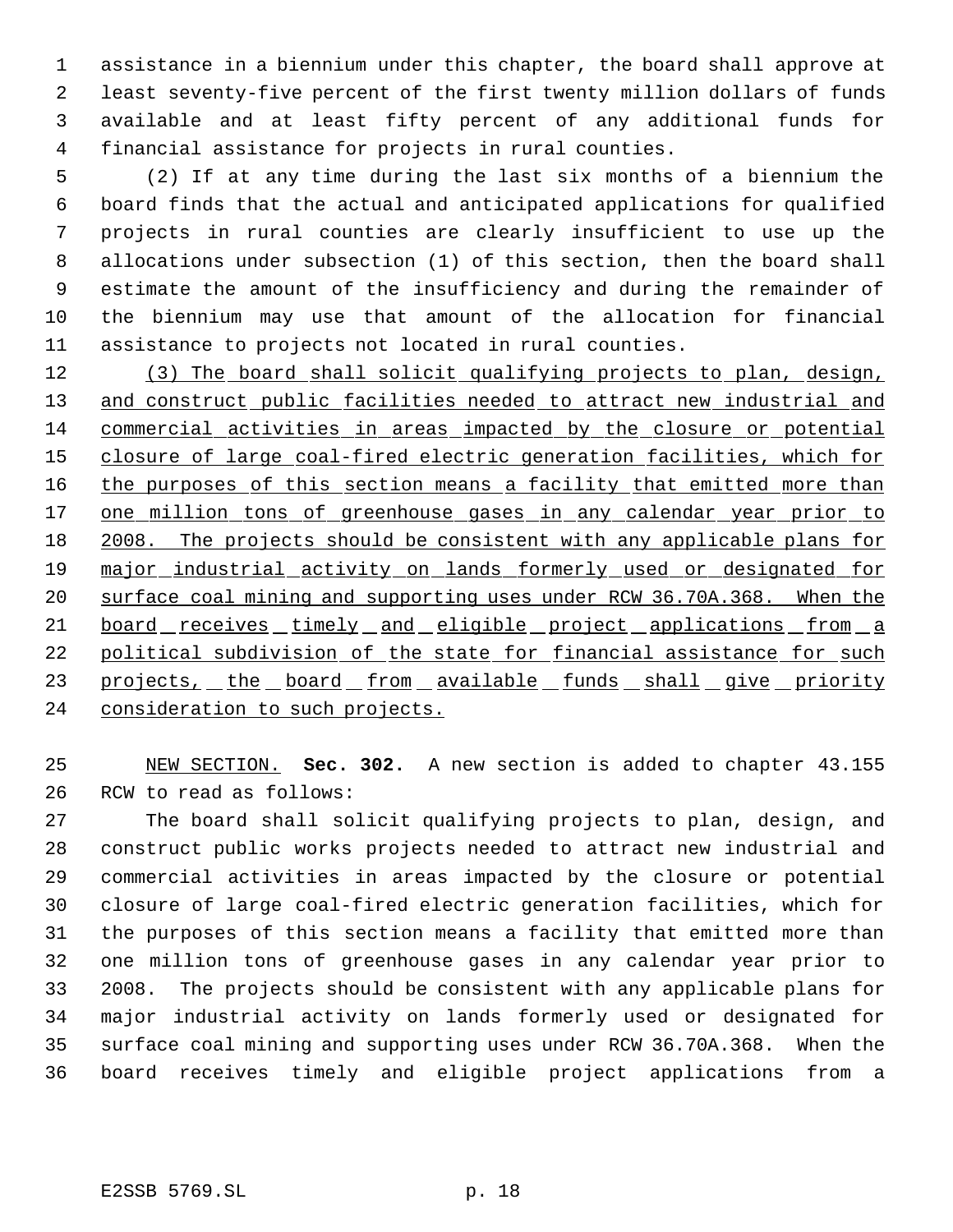political subdivision of the state for financial assistance for such projects, the board from available funds shall give priority consideration to such projects.

 NEW SECTION. **Sec. 303.** A new section is added to chapter 80.04 RCW to read as follows:

 The legislature finds that an electrical company's acquisition of coal transition power helps to achieve the state's greenhouse gas emission reduction goals by effecting an orderly transition to cleaner fuels and supports the state's public policy.

 NEW SECTION. **Sec. 304.** A new section is added to chapter 80.04 RCW to read as follows:

 (1) On the petition of an electrical company, the commission shall approve or disapprove a power purchase agreement for acquisition of coal transition power, as defined in RCW 80.80.010, and the recovery of related acquisition costs. No agreement for an electrical company's acquisition of coal transition power takes effect until it is approved by the commission.

 (2) Any power purchase agreement for the acquisition of coal transition power pursuant to this section must provide for modification of the power purchase agreement to the satisfaction of the parties thereto in the event that a new or revised emission or performance standard or other new or revised operational or financial requirement or limitation directly or indirectly addressing greenhouse gas emissions is imposed by state or federal law, rules, or regulatory requirements. Such a modification to a power purchase agreement agreed to by the parties must be reviewed and considered for approval by the commission, considering the circumstances existing at the time of such a review, under procedures and standards set forth in this section. In the event the parties cannot agree to modification of the power purchase agreement, either party to the agreement has the right to terminate the agreement if it is adversely affected by this new standard, requirement, or limitation.

 (3) When a petition is filed, the commission shall provide notice to the public and potentially affected parties and set the petition for hearing as an adjudicative proceeding under chapter 34.05 RCW. Any party may request that the commission expedite the hearing of that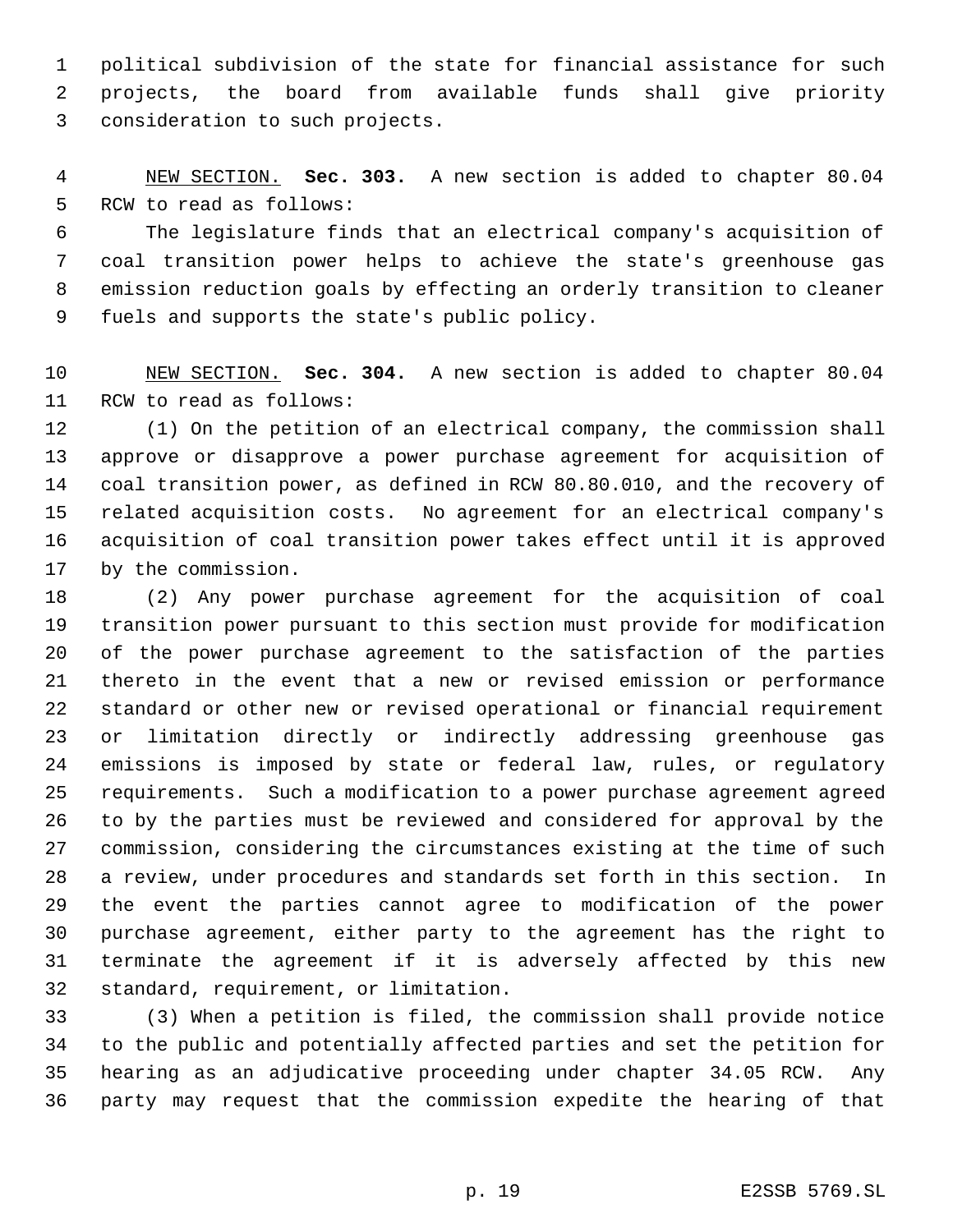petition. The hearing of such a petition is not considered a general rate case. The electrical company must file supporting testimony and exhibits together with the power purchase agreement for coal transition power. Information provided by the facility owner to the purchasing electrical company for evaluating the costs and benefits associated with acquisition of coal transition power must be made available to other parties to the petition under a protective order entered by the commission. An administrative law judge of the commission may enter an initial order including findings of fact and conclusions of law, as provided in RCW 80.01.060(3). The commission shall issue a final order that approves or disapproves the power purchase agreement for acquisition of coal transition power within one hundred eighty days after an electrical company files the petition.

 (4) The commission must approve a power purchase agreement for acquisition of coal transition power pursuant to this section only if the commission determines that, considering the circumstances existing at the time of such a review: The terms of such an agreement provide adequate protection to ratepayers and the electrical company during the term of such an agreement or in the event of early termination; the resource is needed by the electrical company to serve its ratepayers and the resource meets the need in a cost-effective manner as determined under the lowest reasonable cost resource standards under chapter 19.280 RCW, including the cost of the power purchase agreement plus the equity component as determined in this section. As part of these determinations, the commission shall consider, among other factors, the long-term economic risks and benefits to the electrical company and its ratepayers of such a long-term purchase.

 (5) If the commission has not issued a final order within one hundred eighty days from the date the petition is filed, or if the commission disapproves the petition, the power purchase agreement for acquisition of coal transition power is null and void. In the event the commission approves the agreement upon conditions other than those set forth in the petition, the electrical company has the right to reject the agreement.

 (6)(a) Upon commission approval of an electrical company's power purchase agreement for acquisition of coal transition power in accordance with this section, the electrical company is allowed to earn the equity component of its authorized rate of return in the same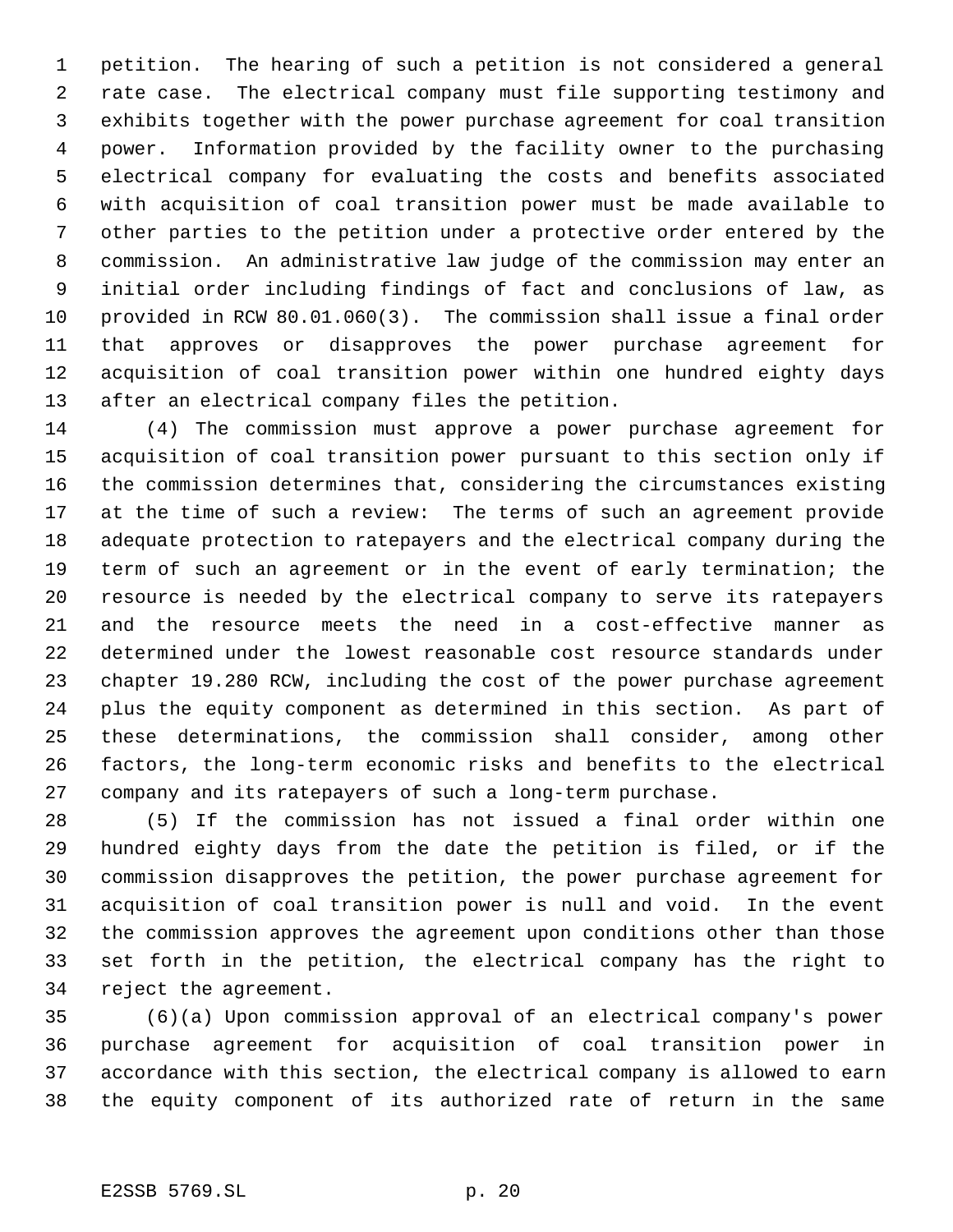manner as if it had purchased or built an equivalent plant and to recover the cost of the coal transition power under the power purchase agreement. Any power purchase agreement for acquisition of coal transition power that earns a return on equity may not be included in an imputed debt calculation for setting customer rates.

 (b) For purposes of determining the equity value, the cost of an equivalent plant is the least cost purchased or self-built electric generation plant with equivalent capacity. In determining the least cost plant, the commission may rely on the electrical company's most recent filed integrated resource plan. The cost of an equivalent plant, in dollars per kilowatt, must be determined in the original process of commission approval for each power purchase agreement for coal transition power.

 (c) The equivalent plant cost determined in the approval process must be amortized over the life of the power purchase agreement for acquisition of coal transition power to determine the recovery of the equity value.

 (d) The recovery of the equity component must be determined and approved in the review process set forth in this section. The approved equity value must be in addition to the approved cost of the power purchase agreement.

 (7) Authorizing recovery of costs under a power purchase agreement for acquisition of coal transition power does not prohibit the commission from authorizing recovery of an electrical company's acquisition of capacity resources for the purpose of integrating intermittent power or following load.

 (8) Neither this act nor the commission's approval of a power purchase agreement for acquisition of coal transition power that includes the ability to earn the equity component of an electrical company's authorized rate of return establishes any precedent for an electrical company to receive an equity return on any other power purchase agreement or other power contract.

 (9) For purposes of this section, "power purchase agreement" means a long-term financial commitment as defined in RCW 80.80.010(15)(b).

(10) This section expires December 31, 2025.

 **Sec. 305.** RCW 19.280.030 and 2006 c 195 s 3 are each amended to read as follows: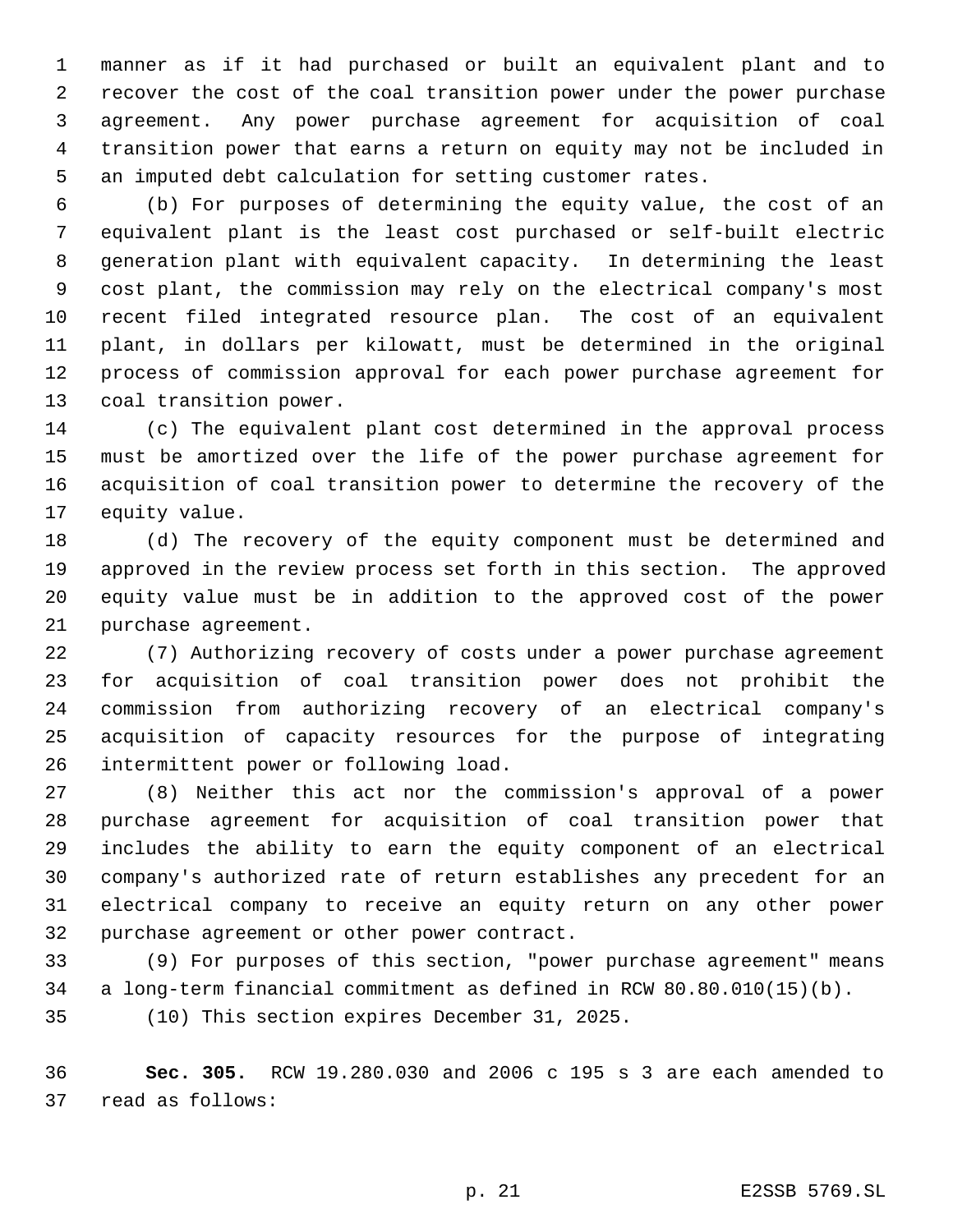Each electric utility must develop a plan consistent with this section.

 (1) Utilities with more than twenty-five thousand customers that are not full requirements customers shall develop or update an integrated resource plan by September 1, 2008. At a minimum, progress reports reflecting changing conditions and the progress of the integrated resource plan must be produced every two years thereafter. An updated integrated resource plan must be developed at least every four years subsequent to the 2008 integrated resource plan. The integrated resource plan, at a minimum, must include:

 (a) A range of forecasts, for at least the next ten years, of projected customer demand which takes into account econometric data and 13 customer usage;

 (b) An assessment of commercially available conservation and efficiency resources. Such assessment may include, as appropriate, high efficiency cogeneration, demand response and load management programs, and currently employed and new policies and programs needed to obtain the conservation and efficiency resources;

 (c) An assessment of commercially available, utility scale 20 renewable and nonrenewable generating technologies including a comparison of the benefits and risks of purchasing power or building new resources;

 (d) A comparative evaluation of renewable and nonrenewable generating resources, including transmission and distribution delivery costs, and conservation and efficiency resources using "lowest reasonable cost" as a criterion;

 (e) The integration of the demand forecasts and resource evaluations into a long-range assessment describing the mix of supply side generating resources and conservation and efficiency resources that will meet current and projected needs at the lowest reasonable cost and risk to the utility and its ratepayers; and

 (f) A short-term plan identifying the specific actions to be taken by the utility consistent with the long-range integrated resource plan.

 (2) All other utilities may elect to develop a full integrated resource plan as set forth in subsection (1) of this section or, at a minimum, shall develop a resource plan that:

(a) Estimates loads for the next five and ten years;